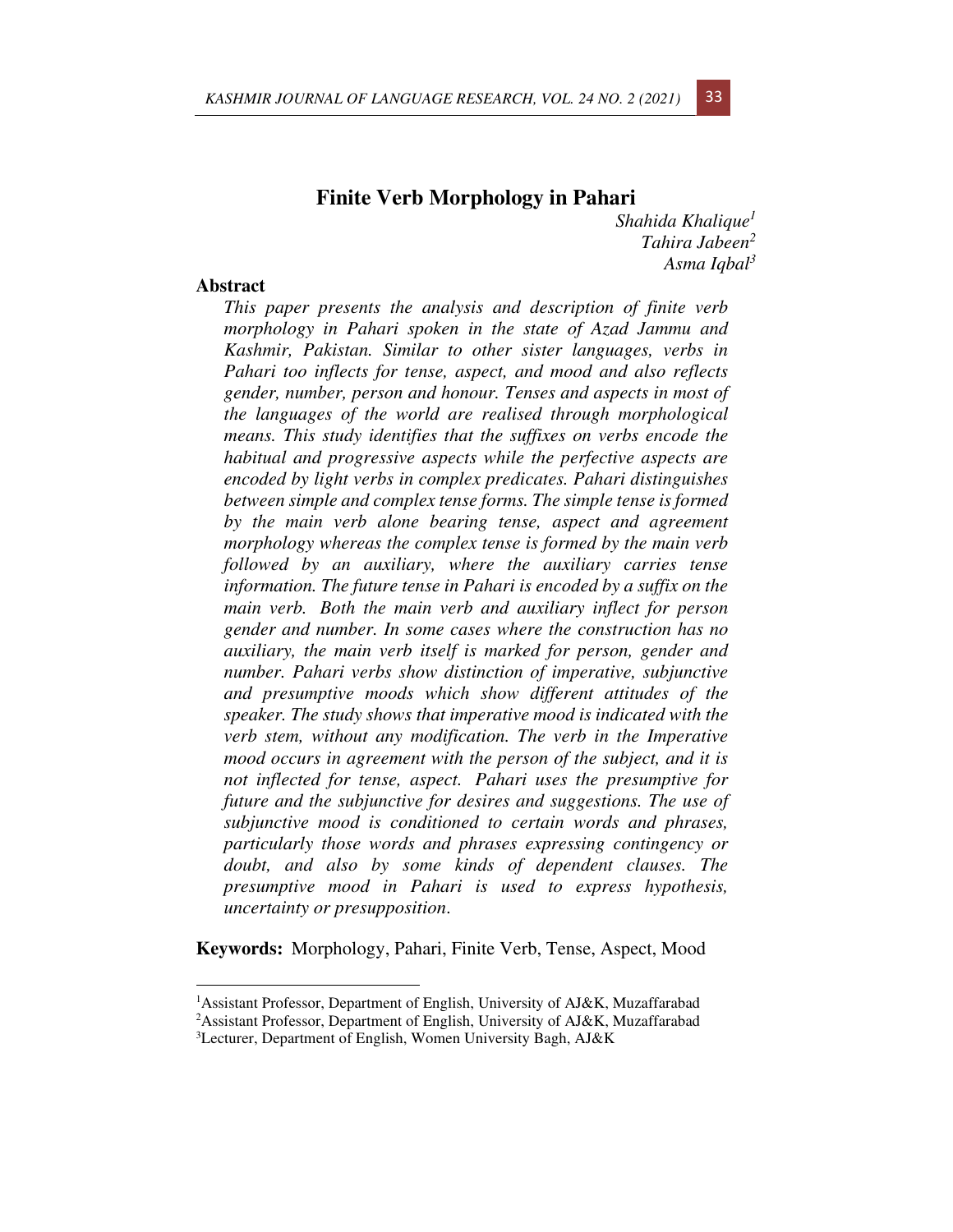### **1. Introduction**

Pahari is a South Asian language spoken in the Azad State of Jammu & Kashmir, Pakistan. The 1998 census report states that there are 2.973 million Pahari speakers in the state of AJ&K which is estimated to have risen to around 4.059 million by the year 2011 (Sarwar, 2014). Pahari does not have its own script. According to (Shakil, 2004), Pahari was initially written in Landa script which is a form of Sharda which was invented by Buddhists. Miani (2010) claims that Pahari was written in Shah Mukhi script. According to Miani (2010) the period of written form of Pahari in Shah Mukhi script is very short as later it was replaced by Sharda script. Now-a- days Urdu script is being used by the Pahari writers to produce the available literature i.e some poetry books (Nasar, 2002). As far as the number of Pahari dialects is concerned, a detailed dialectal survey has not yet been conducted. There are several sources that report on the number of Pahari dialects but there is no consensus. All these sources have different approximations. None of them specifies the types of differences that define the boundaries between the several dialects. Being a lesser studied language, this language seeks the attention of the linguists to investigate different grammatical aspects of the language. The present work is an attempt to describe the morphology of Pahari finite verb.

An important systemic change in the tense/aspect morphology from Old Indo-Aryan to Middle Indo-Aryan (MIA) has been revealed across time. The feature of tense distinctions morphologically, was lost in the Middle Indo Aryan languages (Deo, 2006). According to Deo (2006) the restructuring of the resulting Middle Indo Aryan tense/aspect morphological system is along aspectual lines; the verb morphology differentiates the perfective and imperfective aspect. There is a reacquisition of tense distinctions in New Indo-Aryan languages through the use of past and present tense auxiliaries that form periphrastic constructions in combination with the aspectual morphology. Pahari, a new Indo Aryan language, is SVO language, in which the verb occurs in a verbal complex that contains inflectional material as well as grammatical function changing suffixes. Pahari is a heavily agglutinating language having independent morphemes for tense, Aspect, mood and agreement. This study presents a detailed description and discussion on Pahari tense, mood and Aspectual System. The data for this study was collected during different field visits to district Sudhnoti, Azad Jammu & Kashmir. A combination of narratives and direct elicitation were used for data collection. The data was transcribed phonetically by following the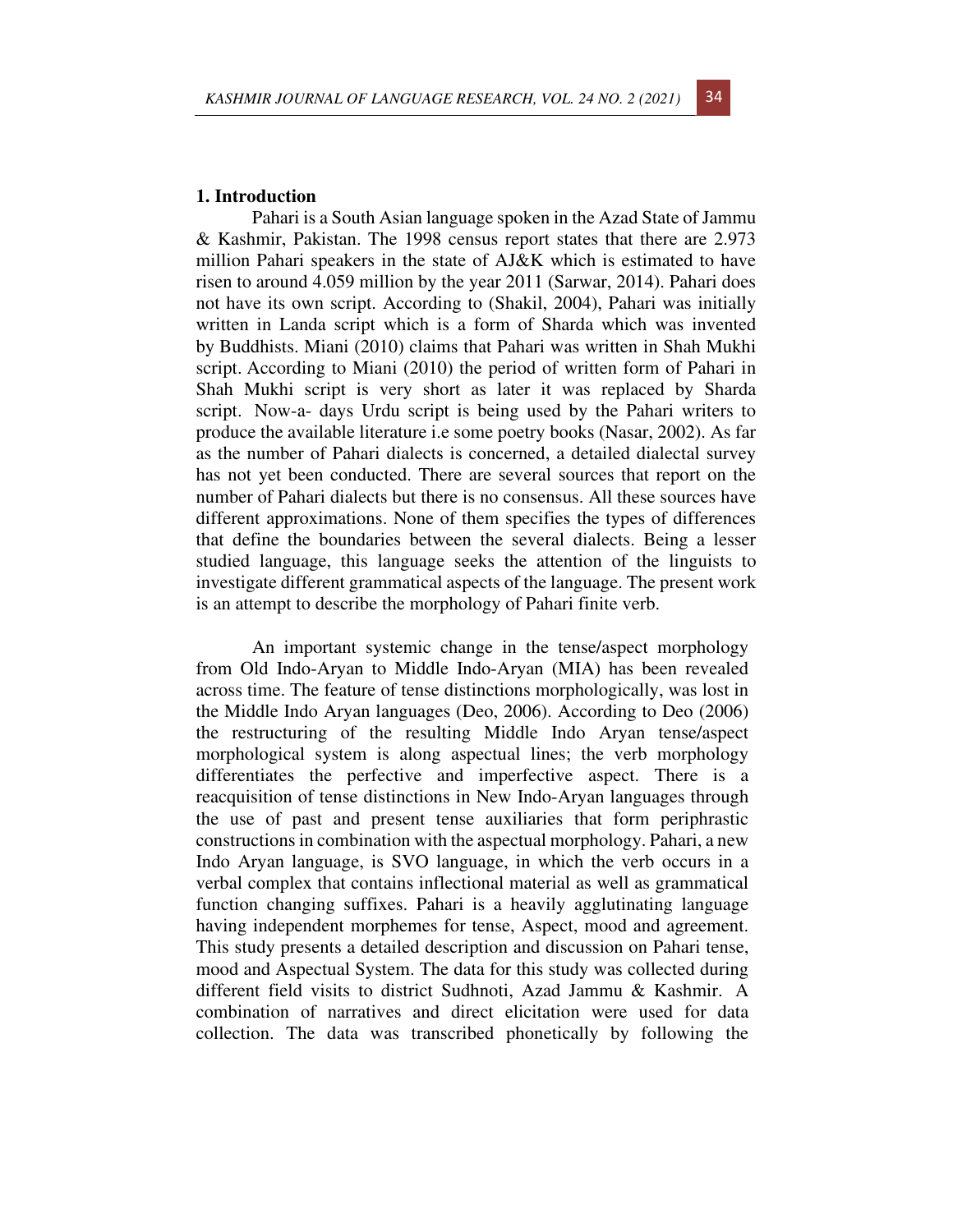International Phonetic Alphabets (IPA). The data collected was analysed with the main goal to examine the relationship between form and function. For this purpose, emphasis was placed on examining the subtle differences between various morphosyntactic patterns, thus providing a more detailed linguistic description of Pahari finite verb.

## **2. Pahari Finite Verb Morphology**

The upcoming sections provide a descriptive overview of the tense-aspectmood system of Pahari, as encoded in its inflectional verbal morphology. Before moving on to a description, the nature of the auxiliaries that play an important role in the tense system in Pahari will be explained here.

## **2.1 Auxiliaries**

The auxiliary verb/ da/ is the base of all the complex verbal constructions of Pahari. /d̪ɑː/ is irregular and is used in so many verbal constructions. The table (2.1) and (2.2) present the conjugation of the auxiliary verb da 'to be' for Present, Past respectively.

| Table2.1: Present forms of auxiliary /dd./ |                  |                      |              |  |
|--------------------------------------------|------------------|----------------------|--------------|--|
| Person                                     | <b>Masculine</b> | Feminine             | <b>Gloss</b> |  |
| $1st$ Singular                             | dais             | $d$ <sub>IOS</sub>   | am           |  |
| 1 <sup>st</sup> Plural                     | $d$ e $a$ :n     | $d$ <sub>ia</sub> :n | are          |  |
| $2nd$ Singular                             | ₫ẽ               | ₫īã                  | are          |  |
| 2 <sup>nd</sup> Plural                     | dea:             | $d$ <sub>ia</sub> :  | are          |  |
| 3rd Singular                               | ₫α:              | ₫e                   | <i>is</i>    |  |
| 3rd Plural                                 | di:              | dıã                  | are          |  |

**Table2.1: Present forms of auxiliary /d̪ɑː/** 

| Table 2.2: Past forms of auxiliary $\frac{d}{du}$ . |
|-----------------------------------------------------|
|-----------------------------------------------------|

| <b>Person</b>          | <b>Masculine Feminine</b> | . .                  | <b>Gloss</b> |
|------------------------|---------------------------|----------------------|--------------|
| $1st$ Singular         | sais                      | S <sub>II</sub> :S   | was          |
| $1st$ Plural           | $se\tilde{a}$             | SIQ                  | were         |
| $2nd$ Singular         | sẽ                        | $s$ $a$ : $n$        | was          |
| 2 <sup>nd</sup> Plural | sea:                      | $\operatorname{sta}$ | were         |
| 3rd Singular           | sa:                       | si:                  | was          |
| 3rd Plural             | se                        | sıã                  | were         |

The present forms of  $d\alpha$ . are used only in copular constructions. The present and past tense forms of auxiliary agree with subject in number,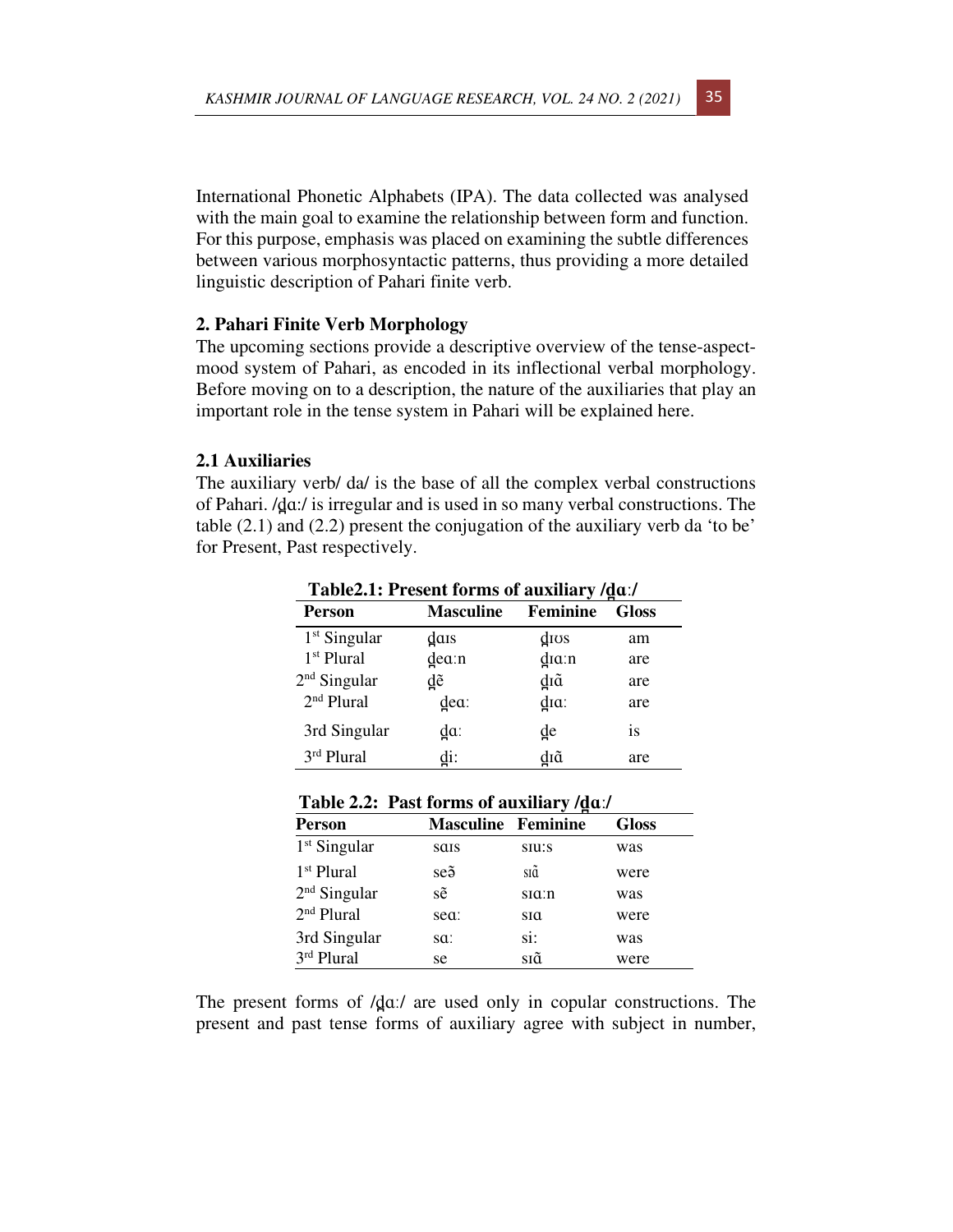gender and person. But if the subject is ergative marked, then the past auxiliary will agree with the nominative NP. Consider the following example for illustration:

| 1. | a. | dz <sub>Angu</sub> t                              | $\int h \Lambda \alpha$ | da:                     |                                                        |
|----|----|---------------------------------------------------|-------------------------|-------------------------|--------------------------------------------------------|
|    |    | boy-NOM.2.M.SG<br>'The boy is mad.'               |                         | mad.M.SG be.PRES.2.M.SG |                                                        |
|    | b. | bakri:                                            | pa:ni:                  | pini:                   | $Si$ :                                                 |
|    |    | goat.NOM.3.F.SG                                   |                         | water-NOM.M drink.IMP.  | be.PST.3.F.SG                                          |
|    |    | 'The goat was drinking water.'                    |                         |                         |                                                        |
|    | C. | mehmu:d-e<br>mehmood-ERG.3.M.SG letter-NOM.3.M.SG | $k^h \Lambda t$         |                         | $l$ <sub>ik<sup>h</sup>ja:sa:</sub><br>write.PST3.M.SG |
|    |    | 'Mehmood wrote a letter.'                         |                         |                         |                                                        |

In (1a) the present auxiliary  $\frac{d}{dx}$ ; is' agrees with the subject *dʒʌngʊt̪*as both carry third person, masculine singular features. The past auxiliary in (1b) agrees with subject *bʌkri:*. Whereas in example (1c) the past auxiliary does not agree with the subject as the subject *mehmu:de* is ergative case marked rather the verb agrees with the nominative object in this construction.

#### **2.2 Tenses in Pahari**

Tense is a distinctive deictic category that relates points of time to the moment of utterance (Dahl, 1985). The following section discusses different tenses, formation of tenses and their uses in Pahari.

#### **2.2.1 The Present Tense**

The present tense in Pahari is shown by the imperfective verb form inflected for person number and gender. The following table demonstrates the present tense paradigm of verb,  $k<sup>h</sup>a$  'eat' to show its inflection for person, gender and number:

| <b>Table 3.1: The Verbs Intlection Simple Present Tense</b> |                       |                           |  |  |  |
|-------------------------------------------------------------|-----------------------|---------------------------|--|--|--|
| <b>Persons</b>                                              | <b>Masculine</b>      | <b>Feminine</b>           |  |  |  |
| 1 <sup>st</sup> Person Singular                             | $k^h$ anais           | $k^h$ anios               |  |  |  |
| 1 <sup>st</sup> Person Plural                               | $k^h$ Anneja:n        | $k^h$ Anija:n             |  |  |  |
| $2nd$ Person Singular                                       | khanaĩ                | k <sup>h</sup> Anije      |  |  |  |
| 2 <sup>nd</sup> Person Plural                               | k <sup>h</sup> Aneja: | k <sup>h</sup> Anija:     |  |  |  |
| $3rd$ Person Singular                                       | $k^h$ Ana:            | $k^h$ Ani:                |  |  |  |
| 3rd Person Plural                                           | $k^h$ ane             | $k^h$ Annıj $\tilde{a}$ : |  |  |  |

 **Table 3.1: The Verbs Inflection Simple Present Tense**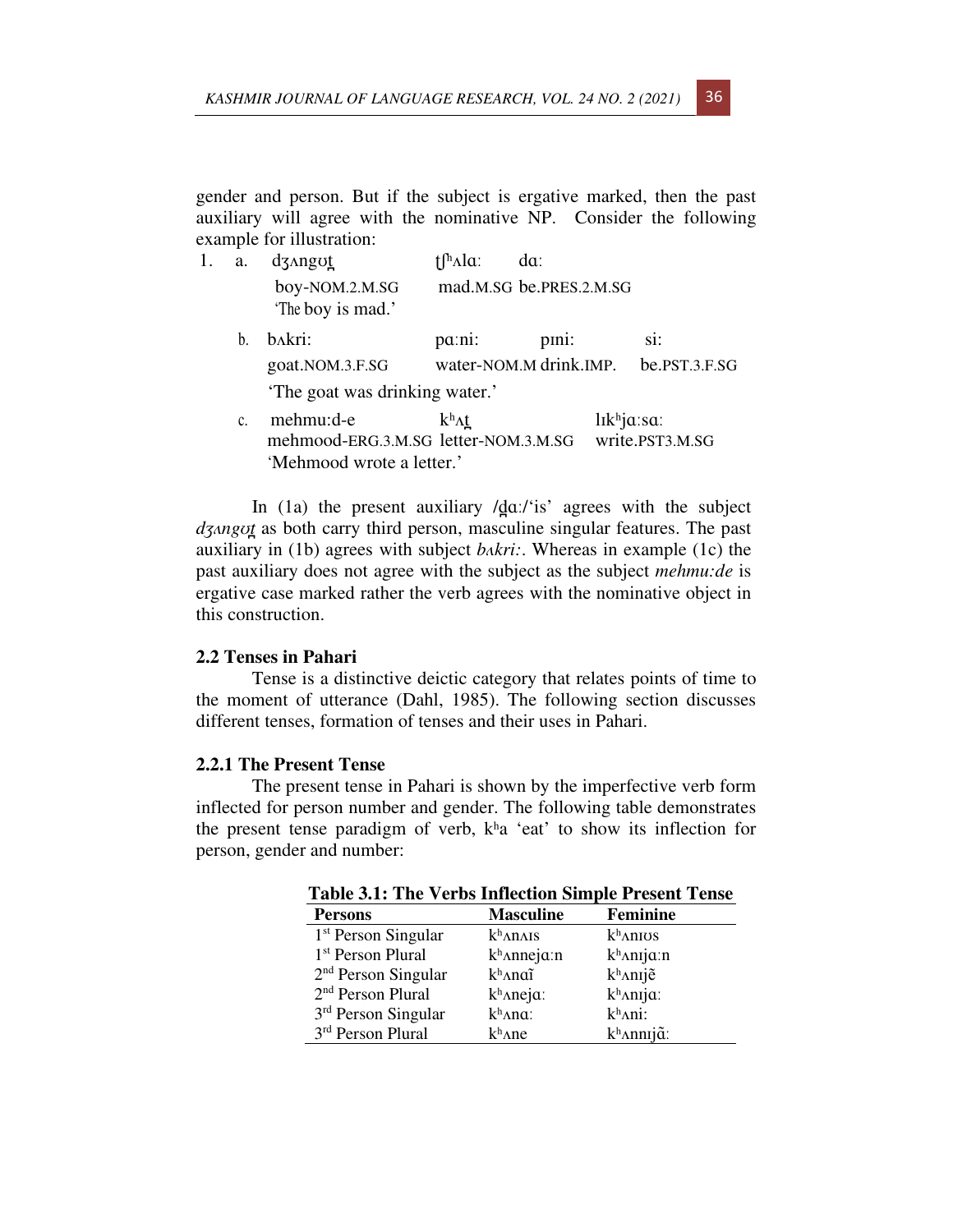The table 3.1 shows that instead of using auxiliary, the simple present tense in Pahari is formed by adding one of the corresponding person gender and number endings to the imperfective verb stem. These endings are added directly to the stem without modifying the stem.

The imperfective form of the verb in Pahari is ambiguous for tense and aspect, which is determined from the context. It can be used to give a right now reading, present progressive as well as habitual present reading. When linguists discuss the present tense, they usually distinguish between two main types of verbs that are dynamic verbs and stative verbs (Comrie 1976, Riemer 2010 and Kearns, 2011). In Pahari, the interpretation of the imperfective form of verb in present tense is influenced by these two types of verbs. Usually stative verbs in imperfective form give the right now reading. For 37xamplee, the imperfective stative verbs in the following example have the right now reading only:

| 2. | a. |    | sa:jvd java:v    |                          | $\Lambda$ fna:          |
|----|----|----|------------------|--------------------------|-------------------------|
|    |    |    |                  |                          | sajid answer come.IMPF. |
|    |    |    |                  | 'Sajid knows the answer' |                         |
|    | b. |    |                  |                          | o: mara: jaki:n karna:  |
|    |    | he |                  |                          | my believe do.IMPF      |
|    |    |    | 'He believes me' |                          |                         |

In contrast, the imperfective form of the dynamic verb in Pahari usually has two possible interpretations: present progressive and present habitual and it is the adverb or the context that determines one of them.

| 3 | a. | $\Omega$ :                           | $\mathbf{n}$ <i>N</i> $\mathbf{a}$ : $\mathbf{z}$ | DATTIQ:                       |
|---|----|--------------------------------------|---------------------------------------------------|-------------------------------|
|   |    | he-NOM.3.M.SG                        |                                                   | prayer-NOM.F.SG read-HAB.M.SG |
|   |    | 'He offers' is offering the prayer.' |                                                   |                               |
|   | b. | DAPU:                                | trak                                              | $\int \Lambda \alpha$ : na:   |
|   |    | papu-NOM.3.M.SG                      | truck-NOM.M.                                      | drive-HAB                     |
|   |    | 'Papu drives/ is driving the truck.' |                                                   |                               |

As you can see, the Pahari sentence in (3a) has two possible interpretations. It can either mean that the boy usually offers the prayer or the boy is offering the prayer right now. Therefore, the context must be considered to determine whether the emphasis is on the continuous aspect of the action or merely on the present time. In (3b) when the speaker inquires about the job or profession of pʌpu:, the answer 'pʌpu: trʌk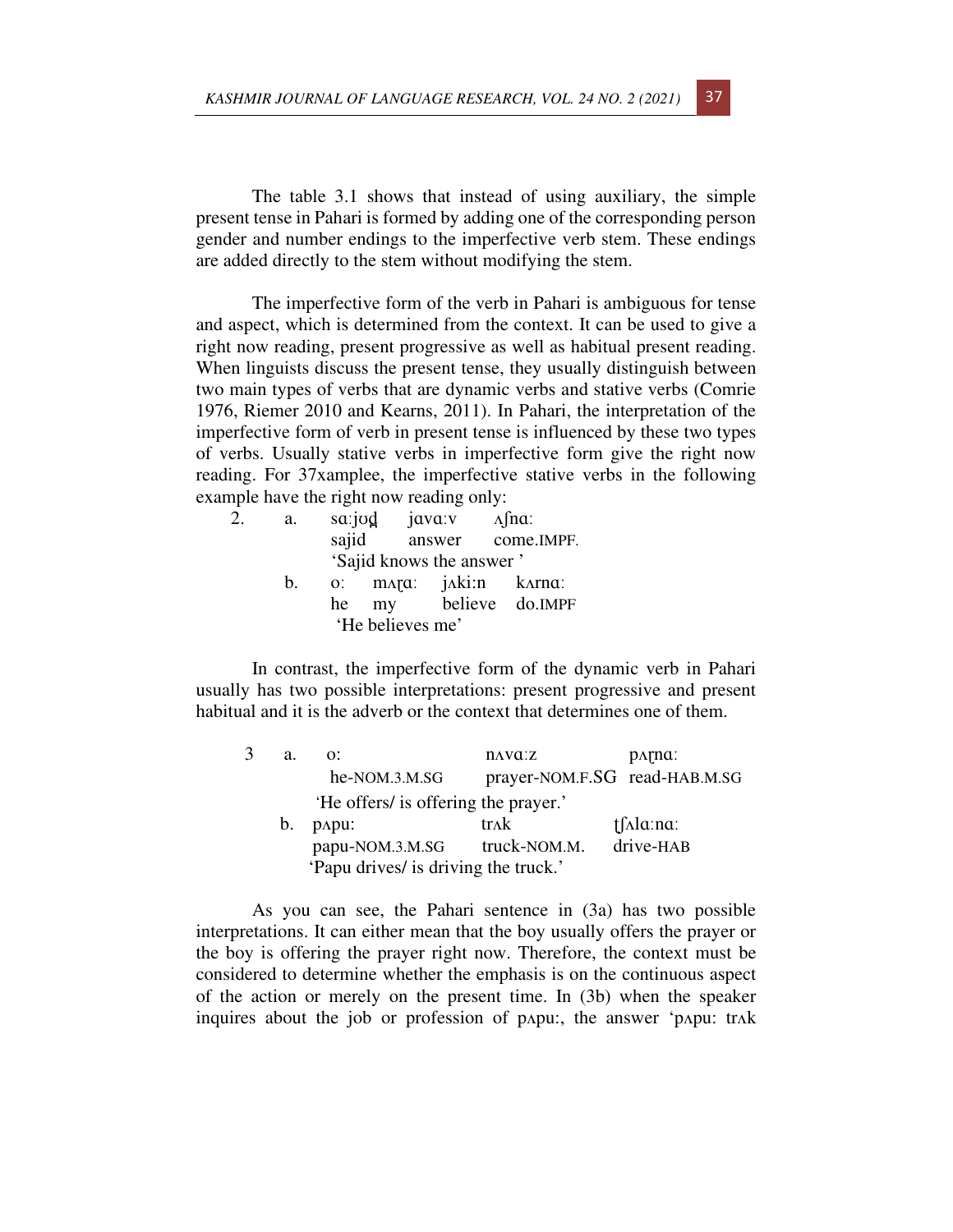ʈʃʌlɑːnɑː' would be in habitual aspect. If at the time of utterance 'Papu is driving truck', someone asks what is pʌpu: doing then the sentence 'pʌpu: trʌk ʈʃʌlɑːnɑː' would be in progressive aspect.

Beside context, the use of adverbs can also determine the interpretations of imperfective verb form in present tense. For example, verbs in the imperfective form such as ʌʃnɑː 'to come' can have the two interpretations. With adverb like ro:z 'every day/ daily' it denotes a habitual interpretation while with adverb like hon 'now' it expresses a progressive interpretation.

| 4. | a. | <u>. O</u><br>he.NOM.<br>'He comes daily.'     | TO:Z<br>daily | $\Lambda$ fna:<br>come.HAB.M.SG. |
|----|----|------------------------------------------------|---------------|----------------------------------|
|    | h. | $\Omega$ :<br>she.NOM.<br>'she is coming now.' | hon<br>now    | $\Lambda$ fna:<br>come.HAB.F.SG  |

In example (4a), the event 'coming' is repeated every day. In contrast, the same verb indicates present progressive in example (4b) with the adverb hʊn 'now':

Besides the context and adverbs, when the present indicative form of the verb ho:nɑː 'to be' is used with the imperfective form of the verb it expresses the present habitual aspect both The imperfective form and verb ho:na: agree with the highest nominative in gender and number.

| 5. | a.             | koia:                         | ∪d∧r  | $g\sigma$ fna: | ho:na:       |
|----|----------------|-------------------------------|-------|----------------|--------------|
|    |                | man-NOM.M.SG                  | there | go.IMPF.M.SG.  | be.HAB.M.SG  |
|    |                | The man usually goes there.'  |       |                |              |
|    | b.             | kori:                         | ∪d∧r  | $g\sigma$ fni: | ho:ni:       |
|    |                | girl-NOM.F.SG                 | there | go.IMPF.F. SG. | be.HAB.F.SG  |
|    |                | The girl usually goes there.  |       |                |              |
|    | $\mathbf{c}$ . | koie:                         | ∪d∧r  | $g\sigma$ fne: | ho:ne:       |
|    |                | man-NOM.M.PL                  | there | go.IMPF.M.PL.  | be.HAB.M.PL. |
|    |                | 'The men usually go there.'   |       |                |              |
|    | d.             | koriã                         | ∪d∧r  | gofniã         | ho:nīã       |
|    |                | girl-NOM.F.PL                 | there | go.IMPFFPL.    | be.HAB.F.PL  |
|    |                | 'The girls usually go there.' |       |                |              |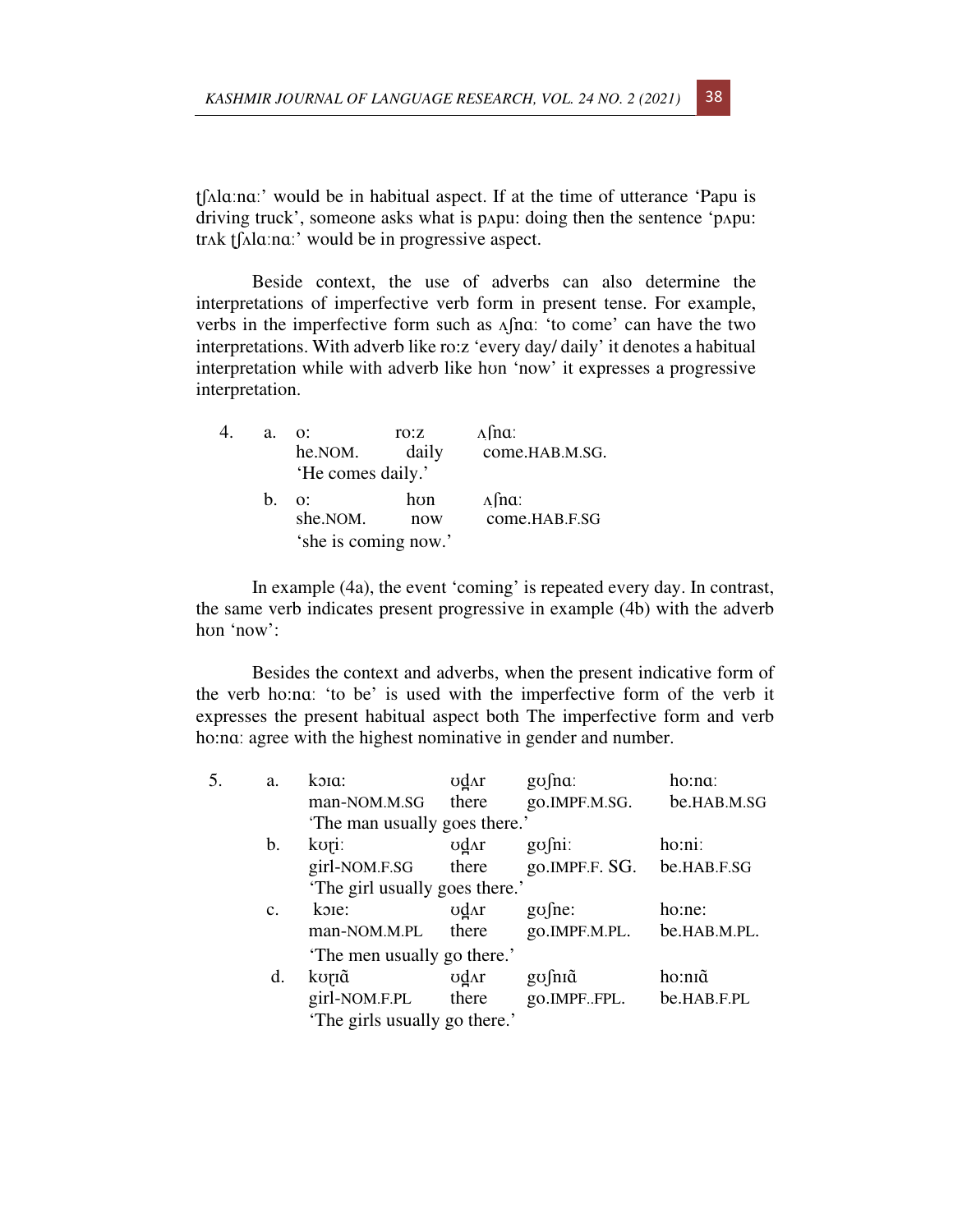The above example shows the formation of present habitual aspect by adding the verb ho:nɑː that inflects for person, gender and number. In (5a) the subject kɔɪɑ: 'man' is masculine singular, and controls agreement on both the main verb and the light verb ho:nɑː, both of which take the masculine suffix /a:/. In (5b) the subject is third person singular feminine and the main verb and the light verb agrees with it. In (5c) the subject is third person masculine plural so controls masculine plural agreement on the verb whereas in (5d) the feminine plural subject controls the agreement.

#### **2.2.3 The Past Tense**

The past tense in Pahari can be divided into near past and remote past. The near past tense in order of remoteness marks the most recent past grammatically. The past tense in Pahari has two different conjugations in accordance with verbs ending in a consonant or a vowel. If the root ends in a consonant, past tense is formed by adding /ja:/ for masculine singular, /i:/ for feminine singular, /e/ for masculine plural and /iã:/ for feminine plural to the verbal root. Consider the conjugation of verb /nʌs/ in past tense in the following table:

|                     | able 2.4.: Conjugation of verb <i>inasi</i> funt in past tense |                 |  |  |  |
|---------------------|----------------------------------------------------------------|-----------------|--|--|--|
| <b>Persons</b>      | <b>Masculine</b>                                               | <b>Feminine</b> |  |  |  |
|                     | singular                                                       | singular        |  |  |  |
| 1st Person Singular | <b>n</b> asais                                                 | <b>nasios</b>   |  |  |  |
| 1st Person Plural   | $n$ sea:n                                                      | $n$ Asia: $n$   |  |  |  |
| 2n Person Singular  | nasaẽ                                                          | nasiẽ           |  |  |  |
| 2nd Person Plural   | n <sub>Asea</sub> :                                            | nasia:          |  |  |  |
| 3rd Person Singular | $n$ Asa:                                                       | nAsi:           |  |  |  |
| 3rd Person Plural   | n <sub>AB</sub>                                                | nasıã:          |  |  |  |
|                     |                                                                |                 |  |  |  |

 **Table 2.4.: Conjugation of verb /***nʌs/* **'run' in past tense** 

Pahari verbs ending in vowel have irregular conjugations in the past tenses as it can be seen in the following table:

|                   | Table 2.5: Past conjugation of verbs ending in vowels |              |  |  |  |
|-------------------|-------------------------------------------------------|--------------|--|--|--|
| Verbs             | Past                                                  | <b>Gloss</b> |  |  |  |
| $de^h$            | d <sub>I</sub> tta:                                   | gave         |  |  |  |
| k <sup>h</sup> a: | $k^h a$ : da:                                         | ate          |  |  |  |
| teh               | $t\alpha$ : $t^{\text{h}}\alpha$ :                    | fell         |  |  |  |
| seh               | sutta:                                                | slept        |  |  |  |
| $na$ :            | $n \Delta \underline{t} \alpha$                       | took bath    |  |  |  |
| si:               | sita:                                                 | stitched     |  |  |  |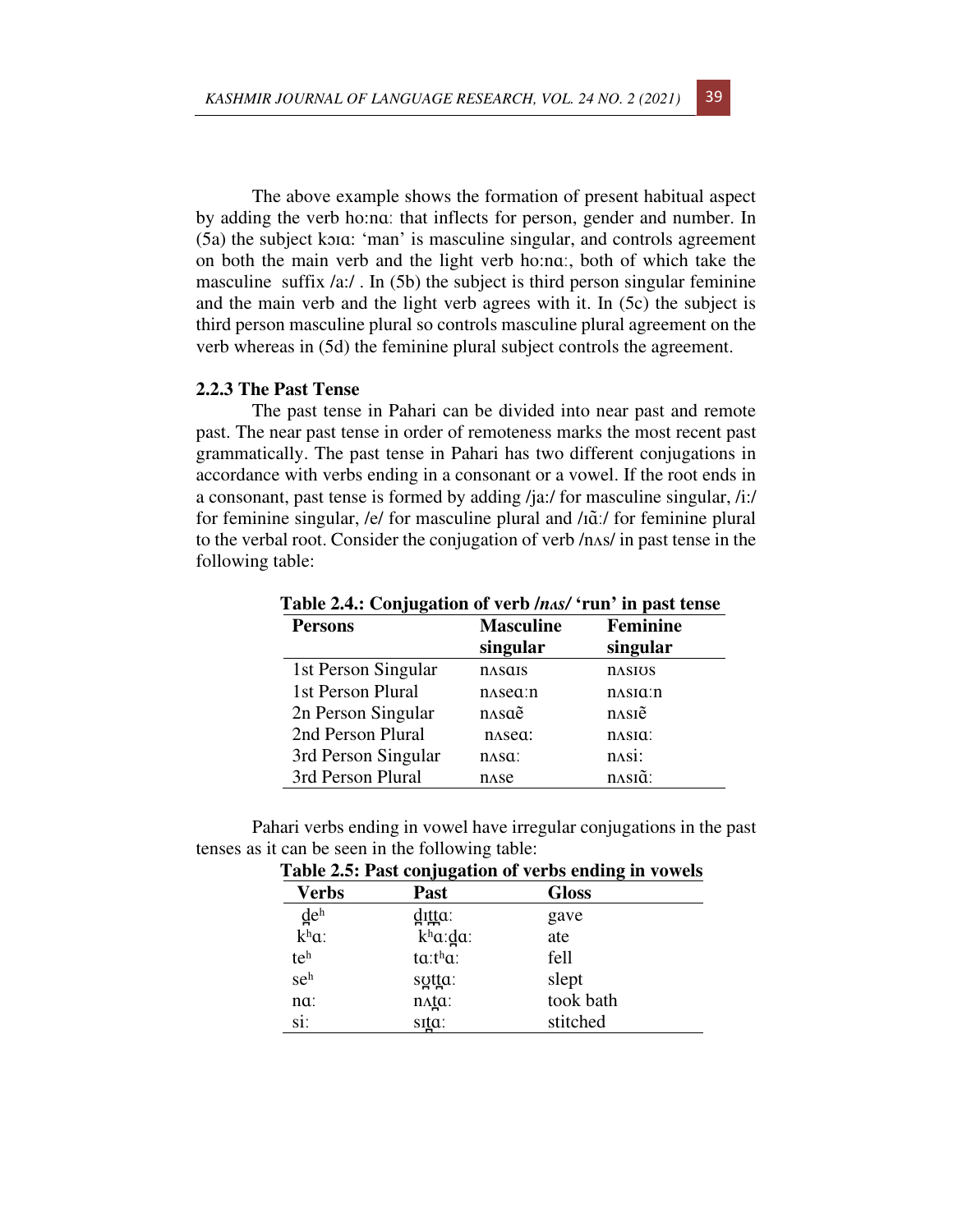In past tense the Intransitive verb inflects according to the number and gender of the subject while the transitive one inflects according to the number and gender of the object. This phenomenon is common among Indo-Aryan languages like Urdu (Schmidt, 1999), Hindi (Bahl, 1067), Punjabi (Puar, 1990).

| 9. | <b>a</b> . | mẽm∧nẽ                                   | tfa <sup>-</sup> | $pi: \underline{ti}$ : |
|----|------------|------------------------------------------|------------------|------------------------|
|    |            | guest.M.PL.ERG. tea.F.SG.NOM drink.F.SG. |                  |                        |
|    |            | 'The guests took tea.'                   |                  |                        |
|    | h.         | mẽma:n                                   | ae:              |                        |
|    |            | guest.M.PL.NOM. come.M.PL.               |                  |                        |
|    |            | 'The guests came.'                       |                  |                        |

The transitive verb /pi:/ in (9a) agrees with the object *ʈʃɑˑ* 'tea' whereas in (9b) the intransitive verb /ae:/ inflects according to the subject *mẽmɑːn* 'guests'

#### **2.2.3.1 Remote Past**

This covers a distant period, usually indicated by an adverbial of time and the past auxiliary. The past auxiliary marks the tense which is past, and the adverbial emphasis the time.

| 10. | o: $\text{pet}^{\text{h}}$ le sa:l gia |                                        | -sa: |
|-----|----------------------------------------|----------------------------------------|------|
|     |                                        | he last year go.SG.M.PST. be SG.M.PST. |      |
|     | 'He went last year.'                   |                                        |      |

Commonly /*sɑː/* will mark the remote past. It is a special usage and therefore is more semantic and specified. In this example there is some emphasis on the time 'last year'.

### **2.2.4 The Future Tense**

The suffix roots /-l-/and /-g-/ are the basic forms of future tense marking predominating in new Indo Aryan languages with the additional surrounding vowels that carry the agreement features (Masica, 1991). Pahari differs from the new Indo Aryan languages and follows Old Indo Aryan languages' future marking tradition. Pahari future marking suffix root /-s-/ is traced by Masica (1991) in "OIA Sigmatic Future itself (in isya, sya)" and claimed to survive in Eastern Rajasthani and Gujarati. The future ending in Pahari for all the persons and number are given in the table: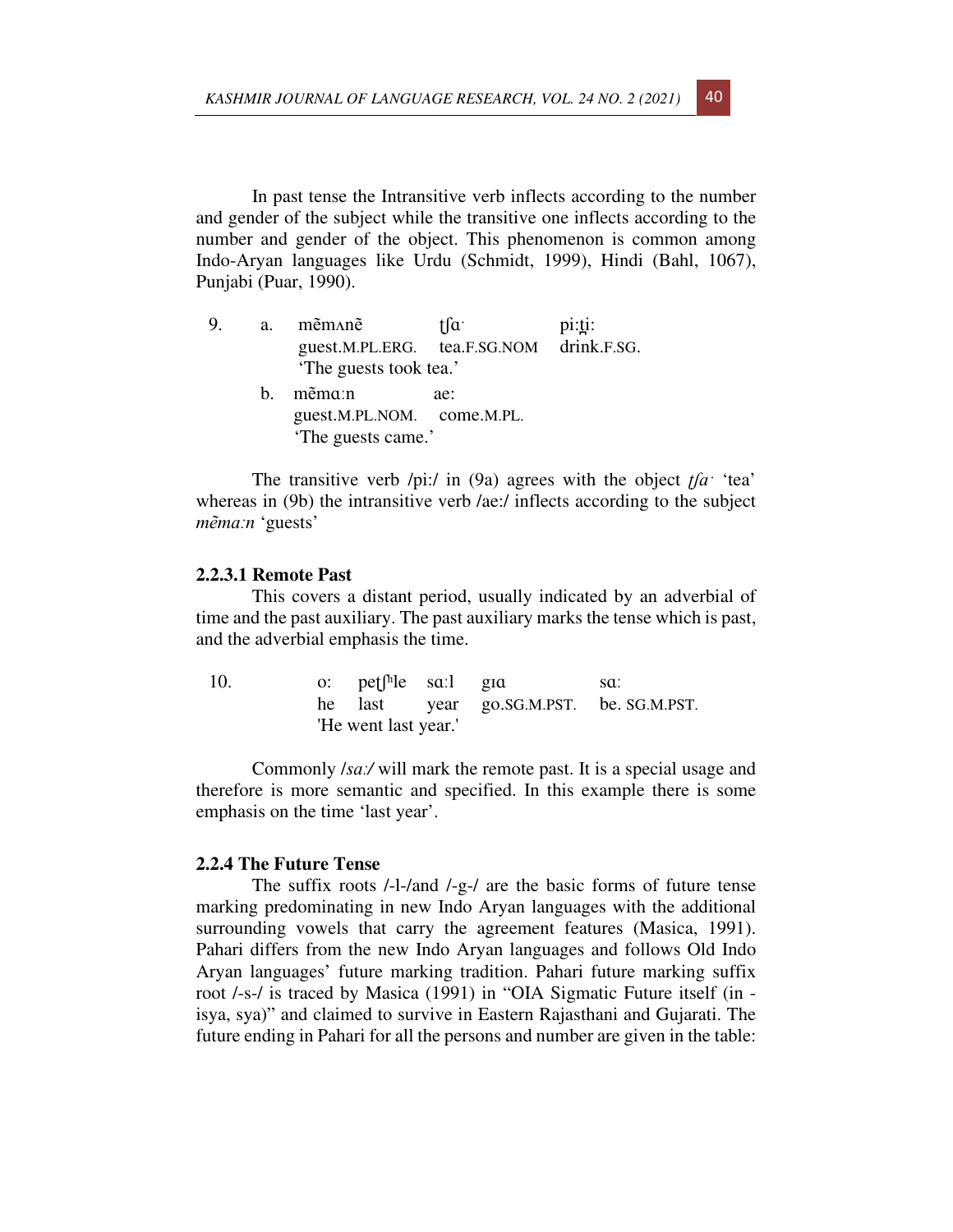|       |                              | Table 2.6: Future tense endings |  |
|-------|------------------------------|---------------------------------|--|
|       | <b>Person</b> Future endings |                                 |  |
|       | Singular Plural              |                                 |  |
| 1.SG  | sã:                          | sã:n                            |  |
| 2.SG. | sẽ:                          | sa:                             |  |
| 3.SG  | si:                          | sẽn                             |  |

The future tense in Pahari is formed by adding the future endings directly with the root verb. For example, see the future conjugation of verb *s*ʌ*t* 'throw':

| Table 2.7: Conjugation of verb /sʌt/ |             |                    |  |  |
|--------------------------------------|-------------|--------------------|--|--|
| <b>Person</b>                        | Conjugation | <b>Translation</b> |  |  |
| 1.SG                                 | mē satsā:   | I will threw       |  |  |
| 2.SG.                                | tu; satse   | you will throw     |  |  |
| 3.SG                                 | o: satsi:   | he will throw      |  |  |
| 1.PL.                                | AS SAtsãn   | we will throw      |  |  |
| 2.PL.                                | tos sat sa: | you will throw     |  |  |
| 3.PL.                                | o: sat sẽn  | they will throw    |  |  |

The future endings agree with subject noun or pronoun in number and person but not in gender. This can be seen in the following example:

| 11. | a.          | asod<br>asad- | bu:ta:                            | tree-NOM.M cut be.FUT.3.SG | $k\Lambda p$ | si:               |                                                  |
|-----|-------------|---------------|-----------------------------------|----------------------------|--------------|-------------------|--------------------------------------------------|
|     |             |               | 'Asad will cut tree.'             |                            |              |                   |                                                  |
|     | b.          | sa:lia        |                                   | pa:ni:                     |              | a:n               | si:                                              |
|     |             |               | saliha-NOM.3.F.SG water-NOM.M     |                            |              | bring             | be.                                              |
|     |             |               | 'Saliha will bring water.'        |                            |              |                   |                                                  |
|     | $C_{\star}$ | nike          | $d$ And                           |                            | kAr          | sẽn               |                                                  |
|     |             | child-        | noise-NOM.M                       |                            |              | $do$ be. FUT.3.PL |                                                  |
|     |             |               | 'The children will make a noise.' |                            |              |                   |                                                  |
|     |             | d. koriã:     |                                   | <b>k</b> Apre              |              | to:               | sẽn                                              |
|     |             |               |                                   |                            |              |                   | girl-NOM.3.F.PL cloth-NOM.M.PL wash be. FUT.3.PL |
|     |             |               | 'The girls will wash clothes.'    |                            |              |                   |                                                  |

In (11a) the subject ɑsʊd̪ is third person singular masculine while in (11b) the subject sɑːlɪɑ is third person singular feminine but in both the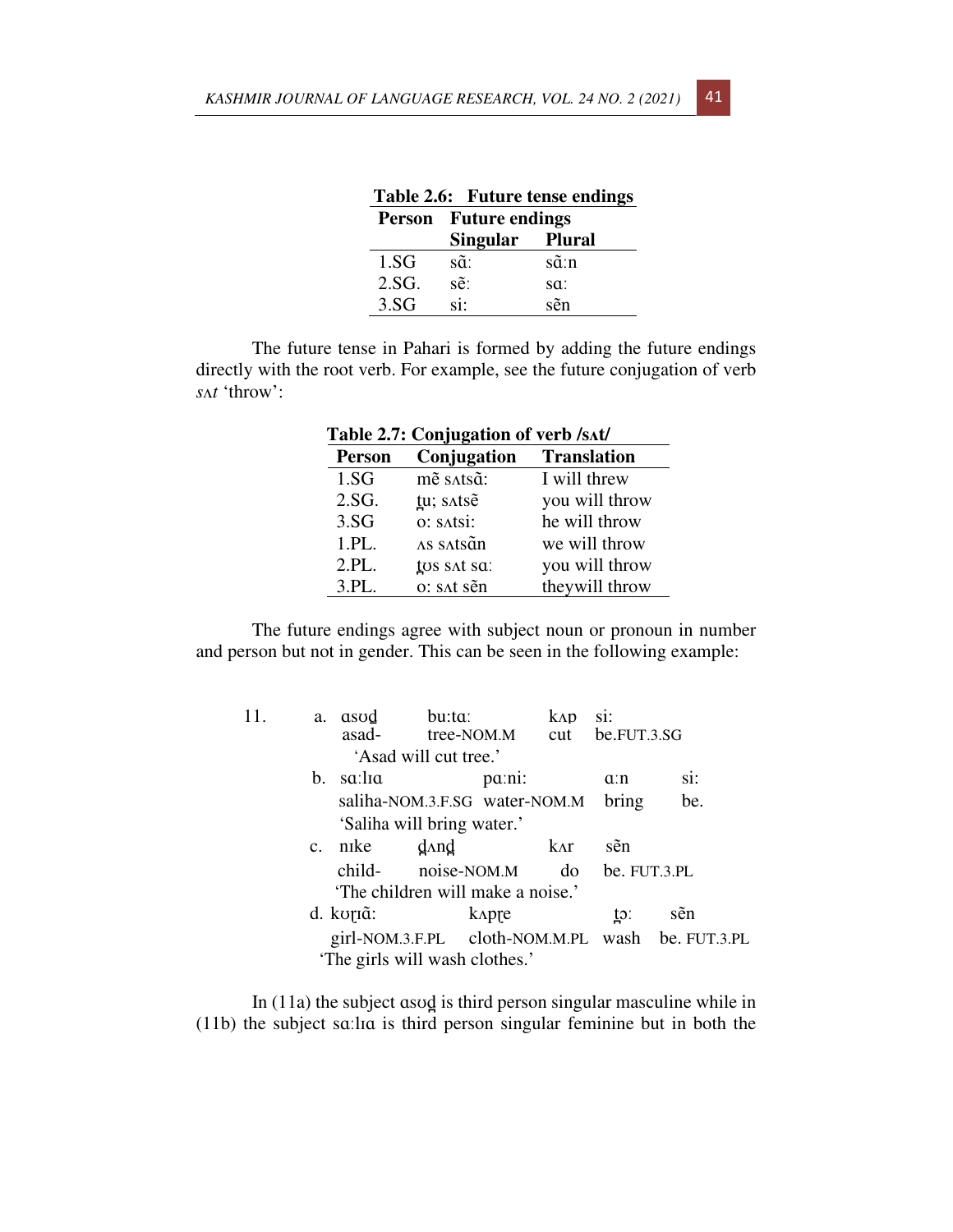sentences (11a) and (11b) the auxiliary is same i.e. /si:/. Similarly, in (11c) the subject nɪke 'children" is plural masculine whereas in (11d) the subject kʊɽɪɑ̃ : 'girls' is plural feminine but both the sentences contain the same auxiliary sẽn. This shows that the future form of auxiliary does not inflect for gender. In addition, the above examples demonstrate that the future form of auxiliary inflects for person and number.

Interestingly the future endings never occur on verb in the negative sentences. In future negative sentence, the plural form of imperfective participle is used with a light verb /l $\Delta$ yaː/ 'attach' that carries all the gender number and person information. For illustration see the table below:

| Tuble 2000 Inequal to future betweeneed |                       |                      |  |  |  |
|-----------------------------------------|-----------------------|----------------------|--|--|--|
| <b>Person</b>                           | Conjugation           | <b>Gloss</b>         |  |  |  |
| 1.SG.M.                                 | mẽ neis satne laya:   | I will not throw.    |  |  |  |
| 1.SG.F.                                 | mẽ neu: s satne layi: | I will not throw.    |  |  |  |
| 2.SG.M.                                 | tu: nei satne laya:   | You will not throw.  |  |  |  |
| 2.SG.F.                                 | tu: neijã satne layi: | You will not throw.  |  |  |  |
| 3.SG.M.                                 | o: nei satne laya:    | He will not throw.   |  |  |  |
| 3.SG.F.                                 | o: nei satne layi:    | He will not throw.   |  |  |  |
| 1.PL.M                                  | As neja:n satne laye: | We will not throw.   |  |  |  |
| 1.PL.F.                                 | As nejã: satne layjã: | We will not throw.   |  |  |  |
| 2.PL.M.                                 | tos neja: satne laye: | You will not throw.  |  |  |  |
| 2.PL.F.                                 | tos neja: satne layã: | You will not throw.  |  |  |  |
| 3.PL.M.                                 | o: nei satne laye:    | They will not throw. |  |  |  |
| 3.PL.F.                                 | o:nei satne layjã:    | They will not throw. |  |  |  |

 **Table 2.8: Negative future sentences** 

The table shows that there are no future endings on verb in future negative sentence. In these sentences, the plural form of imperfective participle has been used with a light verb lʌɣɑ: 'attach' that agrees with the verb in gender number and person futures

### **2. 3 Aspects in Pahari**

Comrie (1985) defines aspect as "….different ways of viewing the internal temporal constituency of a situation." Like Hindi, Gojri and Punjabi; Pahari also has two commonly used aspects namely perfective and imperfective.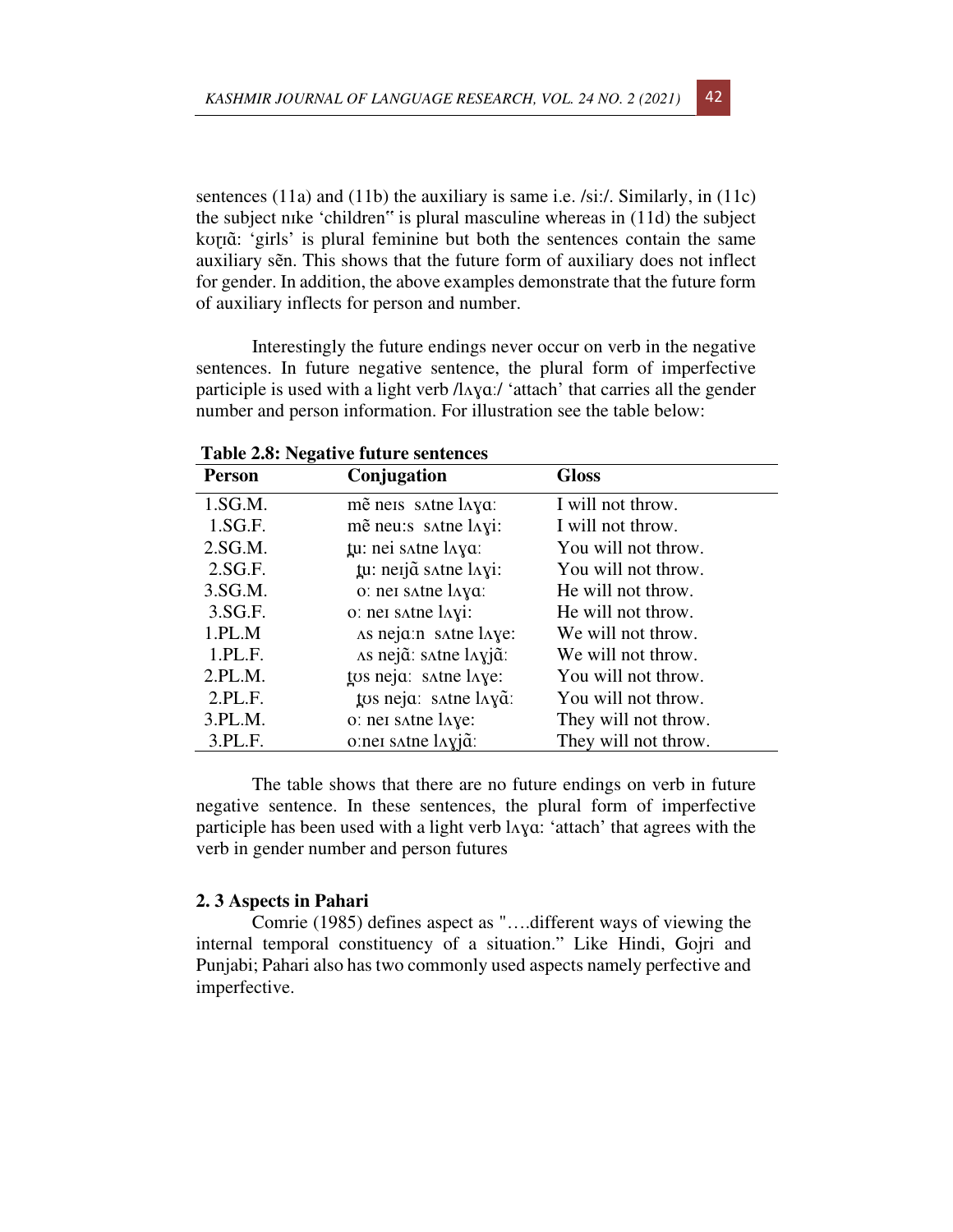## **2.3.1 Imperfective Aspect**

In imperfective aspect the situation is considered as infinite in the sense that it is continuous, habitual, iterative or progressive, (Bybee et al. 1989). The imperfective in Pahari covers just progressive and habitual. The following section discusses the past habitual and past progressive aspects:

### **2.3.1.1 Past Habitual Aspect**

The past habitual aspect is used to describe the events that happen regularly in the past. Like present habitual aspect, habitual past is also formed by adding suffixs /na:/, /ni:/, /ne/, /nɪɑ̃/ for singular masculine, singular famine, plural masculine and plural feminine respectively. The inflected form of verb is followed by verb ho:nɑː 'to be' and the past form of auxiliary. The main verb, verb ho:nɑː 'to be' and past auxiliary agree with the highest nominative in number and gender.

| 12. | a.             | koia:                         | ∪d∧r  | $g\sigma$ fna:                                  | ho:na: sa:  |              |
|-----|----------------|-------------------------------|-------|-------------------------------------------------|-------------|--------------|
|     |                | man-                          | there | go.IMPF.SG.M.                                   | be          | be.PST.M.SG  |
|     |                | NOM.M.SG                      |       |                                                 |             |              |
|     |                | The man used to go there.'    |       |                                                 |             |              |
|     | b.             | kori:                         | ∪d∧r  | $g\sigma$ fni:                                  | ho:ni:      | si:          |
|     |                | girl.NOM.F.SG there           |       | go.IMPF.SG.F.                                   | be          | be.PST.F.SG  |
|     |                | 'The girl used to go there.'  |       |                                                 |             |              |
|     | C <sub>1</sub> | koje                          |       | $\sigma$ <sub>d</sub> <sub>Ar</sub> go $\sigma$ | ho:ne       | se           |
|     |                | man.NOM.M.PL                  | there | go.IMPF.M.PL.                                   | be          | be.PST.M.PL  |
|     |                | The men used to go there.'    |       |                                                 |             |              |
|     | d.             | koriã                         | odar  | gofniã                                          | ho:nīɑ̃sīɑ̃ |              |
|     |                | girl.NOM.F.PL                 | there | go.IMPF.F.PL.                                   | be          | be.PST.F.PL. |
|     |                | 'The girls used to go there.' |       |                                                 |             |              |

### **2.3.1.2 The Past Progressive Aspect**

The past progressive aspect is formed with imperfective participle forms of verb, followed by the past tense markers /*sa:/, /si:,/ /say/, /sɪɑ̃ /.* 

| 13. | a.          | $d$ 3 $\lambda$ ngot        | n <sub>AS</sub> na | sa:          |  |  |  |
|-----|-------------|-----------------------------|--------------------|--------------|--|--|--|
|     |             | boy-NOM.M.SG run-IMPF.M.SG. |                    | be.PST.M.SG. |  |  |  |
|     |             | 'The boy was running.'      |                    |              |  |  |  |
|     | $b_{\cdot}$ | kori:                       | $k^h$ Angni:       | Sİ.          |  |  |  |
|     |             | girl-NOM.F.SG.              | cough-IMPF.        | be.PST.F.SG. |  |  |  |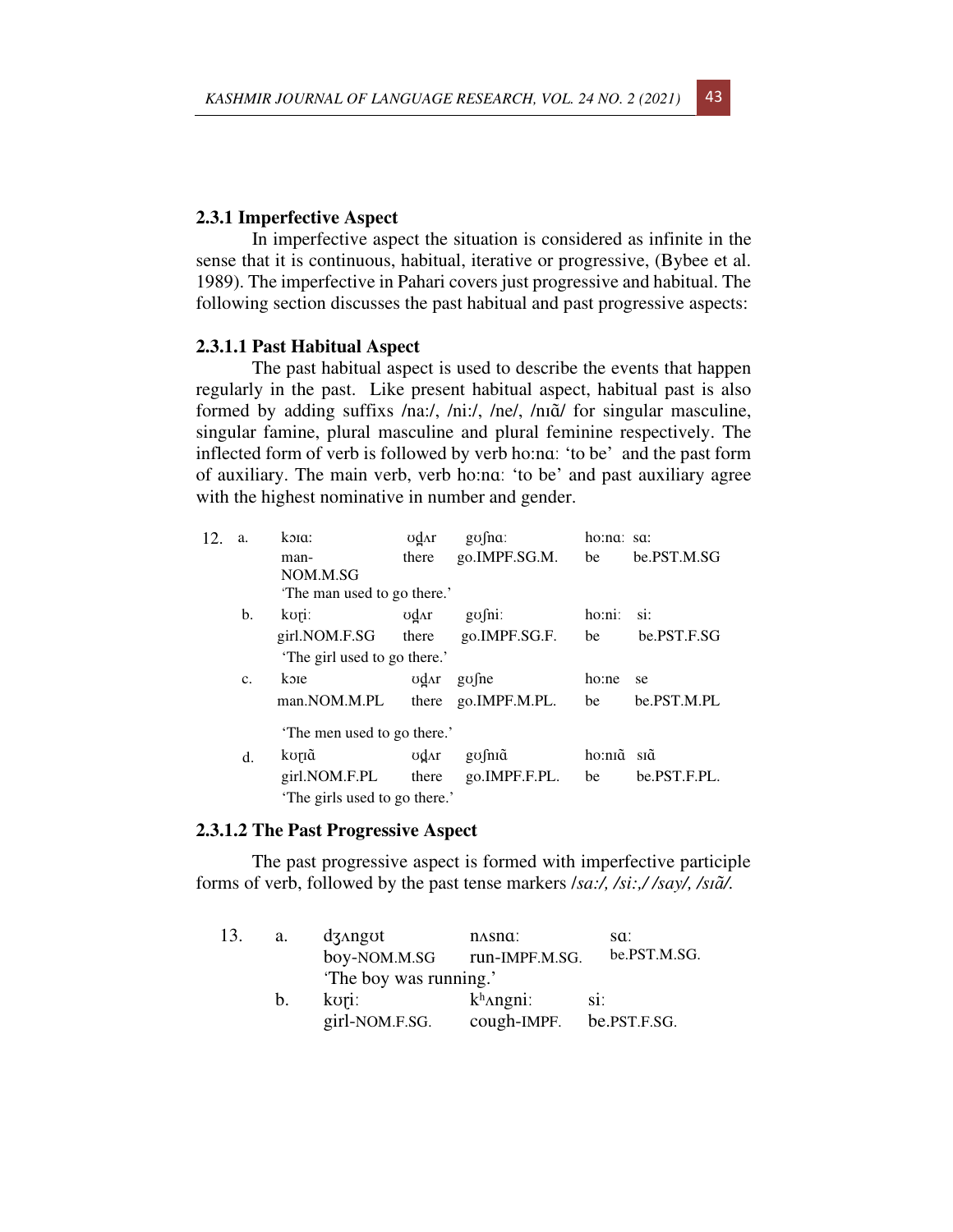'The girl was coughing.'

- c. dz<sub>Anget</sub> nasne se boy.NOM.M.PL run.IMPF.M.PL. be.PST.M.PL 'The boys were running.'
- d. korīg k<sup>h</sup>angnīg sīg girl-NOM.F.PL. cough-IMPF.F.PL be.PST.F.PL 'The girls were coughing.'

### **2.3.2 Perfective Aspect**

Perfective is ''the aspect used for narrating sequences of distinct events in which the situation is reported for its own sake, independent of its relevance to other situations,'' (Hopper and Thompson 1984). Under this aspectual category there are two semantic classes in Pahari the present perfective aspect and the past perfective aspect.

#### **2.3.2.1 Present Perfective Aspect**

The perfective aspect is expressed by aspectual complex predicates in Pahari.The present perfective is indicated by the light verbs conveying the idea that an action has been completed. Consider the following examples:

| 14. a. | $badzi$ :                        | pa:nde                               | toi | $\int$ fo: re                    |                             |
|--------|----------------------------------|--------------------------------------|-----|----------------------------------|-----------------------------|
|        | sister.ERG.F.SG.                 | pot-                                 |     |                                  | wash. leave-PERF.M.PL.      |
|        |                                  | NOM.M.PL.                            |     |                                  |                             |
|        | The sister has washed the pots.' |                                      |     |                                  |                             |
| h.     | Mistrie                          | lukri                                |     | $\mathrm{f}$ <sup>[h</sup> Ili]. | [0:1]                       |
|        |                                  | carpeter.ERG.M.SG. wood.NOM.SG.F     |     |                                  | peel.F.SG. leave.PERF.F.SG. |
|        |                                  | 'The carpenter has peeled the wood.' |     |                                  |                             |

The example illustrates that the perfective aspect in Pahari is expressed through the light verbs in complex predicates. The gender and number are marked on light verbs instead of the main verb. In (14a) the light verb *fo:re* 'leave' conveys the meaning of 'completeness'. Same is the case in (14b) where the light verb *ʃo:ɽiː* 'leave' shows that the carpenter has completed the action of cutting wood. In both the examples the light verbs agree with the objects as the subjects are ergative marked.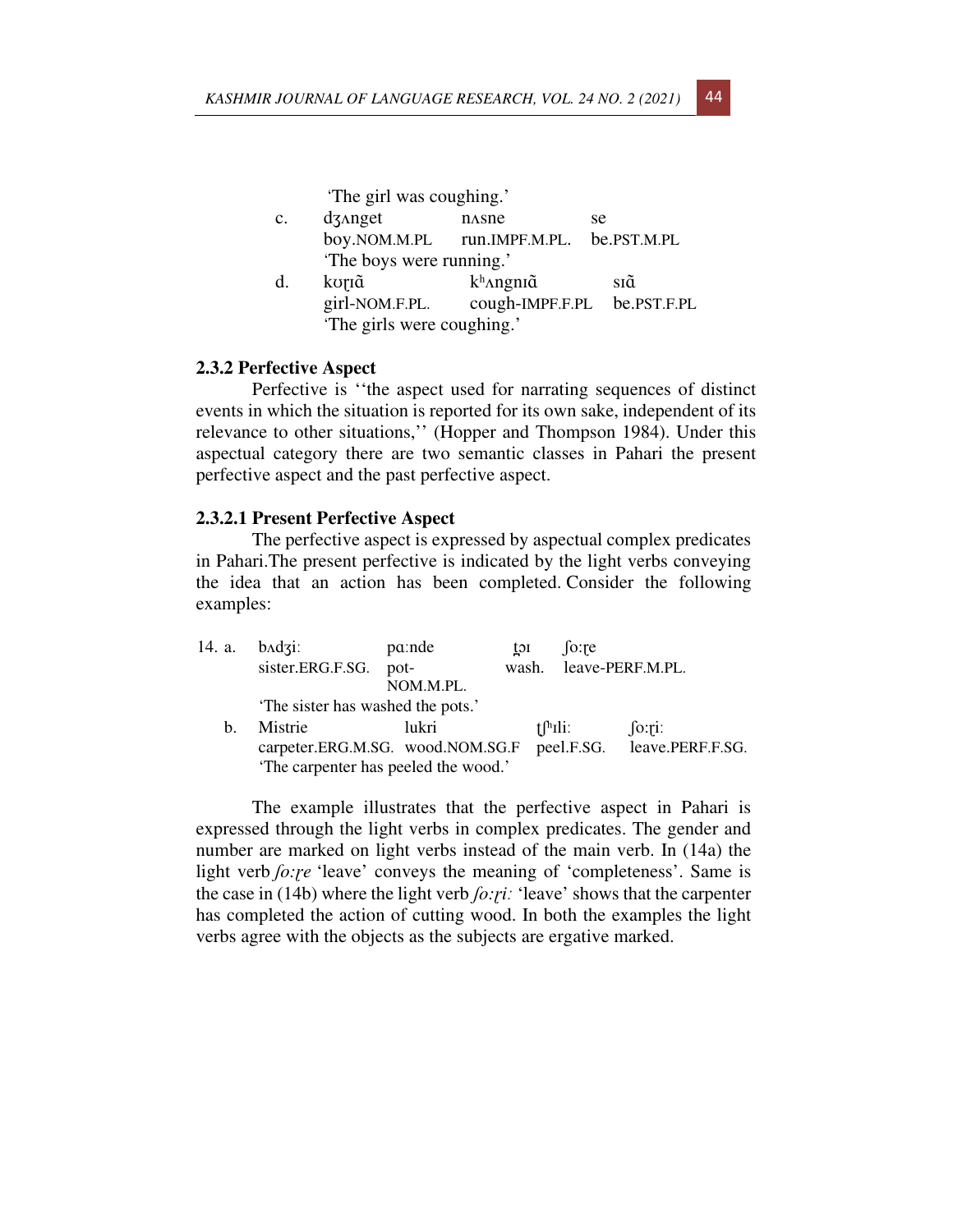## **2.3.2.2 Past Perfective Aspect**

The past perfective aspect is formed by adding the past form of auxiliary at the end of present perfective aspect structure. As the following example exhibits the phenomenon:

15.a. b^dʒi: paːnde tor fo:re se sister.ERG. pot-NOM.M.PL. wash.M.PL. leave-PERF.M.PL. be.M.PL. 'The sister had washed the pots.'

## **2.3.2.3 Future Perfective Aspect**

In future perfective aspect, the structure contains a main verb along with a light verb that follows two auxiliaries. For illustration consider the following example:

|  | 16.a. $b \triangleleft g$ : $p \triangleleft g$ : $p \triangleleft g$ : $p \triangleleft g$ : $p \triangleleft g$ : $p \triangleleft g$ : $p \triangleleft g$ : $p \triangleleft g$ : $p \triangleleft g$ : $p \triangleleft g$ : $p \triangleleft g$ : $p \triangleleft g$ : $p \triangleleft g$ : $p \triangleleft g$ : $p \triangleleft g$ : $p \triangleleft g$ : $p \triangleleft g$ : $p \triangleleft g$ : $p \triangleleft g$ : $p \triangleleft g$ : $p \triangleleft g$ : $p \triangleleft g$ : $p \triangleleft g$ : $p \triangleleft g$ : |                                                        | ho: sẽn |  |
|--|-------------------------------------------------------------------------------------------------------------------------------------------------------------------------------------------------------------------------------------------------------------------------------------------------------------------------------------------------------------------------------------------------------------------------------------------------------------------------------------------------------------------------------------------------------|--------------------------------------------------------|---------|--|
|  |                                                                                                                                                                                                                                                                                                                                                                                                                                                                                                                                                       | siter. pot. M.PL. wash leave.PERF.M.PL. to be be.M.PL. |         |  |
|  | 'The sister will have washed the pots.'                                                                                                                                                                                                                                                                                                                                                                                                                                                                                                               |                                                        |         |  |

Example (16) has a main verb, a light verb and two auxiliaries for a grammatical structure. The absence of any of the auxiliaries results in ungrammaticality of the sentence. The pattern is shown as following:

|  | 17. a. $\ast$ b $\Delta$ dzi: | pa:nde                                 | toi          | [o:re:                 | ho:           |
|--|-------------------------------|----------------------------------------|--------------|------------------------|---------------|
|  | sister.F.SG. pot.M.PL.        |                                        | wash         | leave.PERF.M.PL. to be |               |
|  |                               | The sister will have washed the pots.' |              |                        |               |
|  | $h * h \cdot d \pi r$ nande   |                                        | $t \wedge t$ | $i_{\alpha}$           | $c\tilde{a}n$ |

b. \*b^dʒiː paːnde t̪ɔɪ ʃoːr̪e: sẽn sister.F.SG. pot.M.PL. wash. leave.PERF.M.PL. be.M.PL. 'The sister will have washed the pots.'

In (17a) the auxiliary *sẽn* has been dropped and the absence of auxiliary results in the ungrammaticality of sentence. In (17b) the auxiliary *ho:* is absent that makes the sentence ungrammatical.

## **2.4 Moods in Pahari**

Mood refers to the way a speaker presents the truth of the proposition in the real world context and discourse. In other words, mood is a distinction in verb forms which expresses a speaker's attitude towards what he/she is saying (Bybee et al.1994). Pahari verbs show distinction of indicative, imperative, subjunctive and presumptive moods which show different attitudes of the speaker and express possibility, certainty, uncertainty and probability.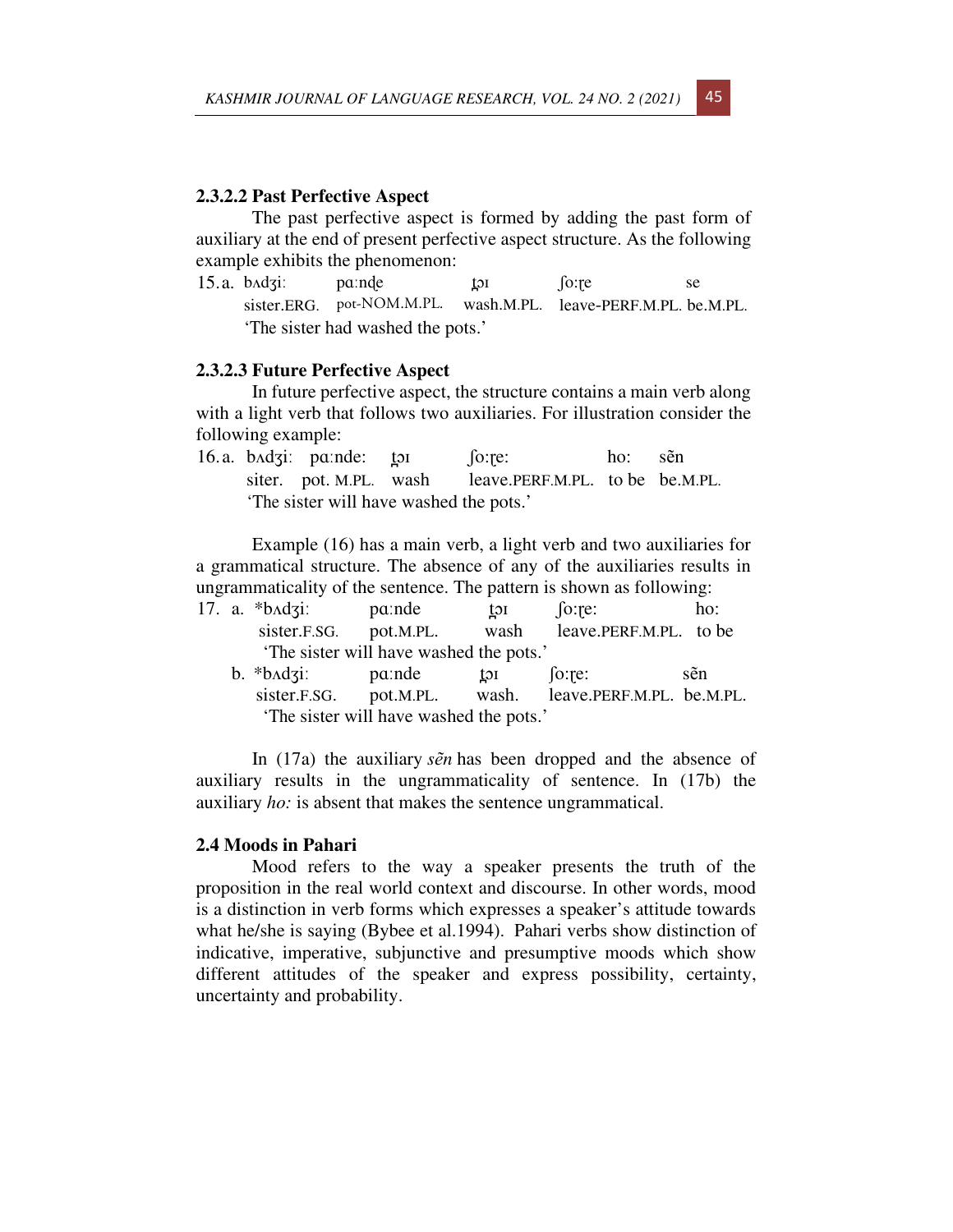## **2.4.1 Imperative Mood**

The verb root the second person singular form functions as the imperative in Pahari. The following table shows that verb stem in Pahari, without any modification is used in imperative mood:

| <b>Infinitive</b>              | <b>Meanings</b> | Imperative   | <b>Meanings</b> |
|--------------------------------|-----------------|--------------|-----------------|
| sokna:                         | to dry          | sok          | be dry          |
| bo:lna:                        | to say          | bo:1         | say             |
| budzna:                        | to listen       | bud3         | listen          |
| pekna:                         | to cook         | pek          | be cook         |
| hasna:                         | to laugh        | $h\Lambda s$ | laugh           |
| n <sub>AS</sub> n <sub>a</sub> | to run          | $n\Delta S$  | run             |

**Table 2.9: Imperative forms derived from Infinitive**

 These forms of imperative verbs are typically used in the expression of request and command. One can also use imperatives simply to extend an invitation or offer permission. Whether a particular imperative verb is used for command or request depends more on the intonation. The high pitch on verb serves the function of command whereas; the low pitch expresses a request.

All the forms given above are the singular form of imperatives. These forms are used to address a singular addressee who is lower in status or equal in status. The singular from of imperative is also used to express anger or insult. From these singular imperatives the plural forms of imperatives are formed by adding suffix /ɑː/. The plural forms of infinitives are used to address the plural addressees, the elder person and seniors to show respect or deference. The data in table (2.10) indicates the derivation of plural imperative forms.

| I avit 4.10. Delivation of the 1 ith at forms of hilperatives |                           |                 |  |  |  |
|---------------------------------------------------------------|---------------------------|-----------------|--|--|--|
| <b>Singular Imperative</b>                                    | <b>Plural/Polite form</b> | <b>Meanings</b> |  |  |  |
| sok                                                           | soka:                     | dry             |  |  |  |
| bo:1                                                          | bo:la:                    | say             |  |  |  |
| bud3                                                          | buda:                     | listen          |  |  |  |
| Pek                                                           | peka:                     | cook            |  |  |  |
| $h\Lambda s$                                                  | hasa:                     | laugh           |  |  |  |
| $n\Delta S$                                                   | $\Lambda$ sa:             | run             |  |  |  |

**Table 2.10: Derivation of the Plural forms of Imperatives**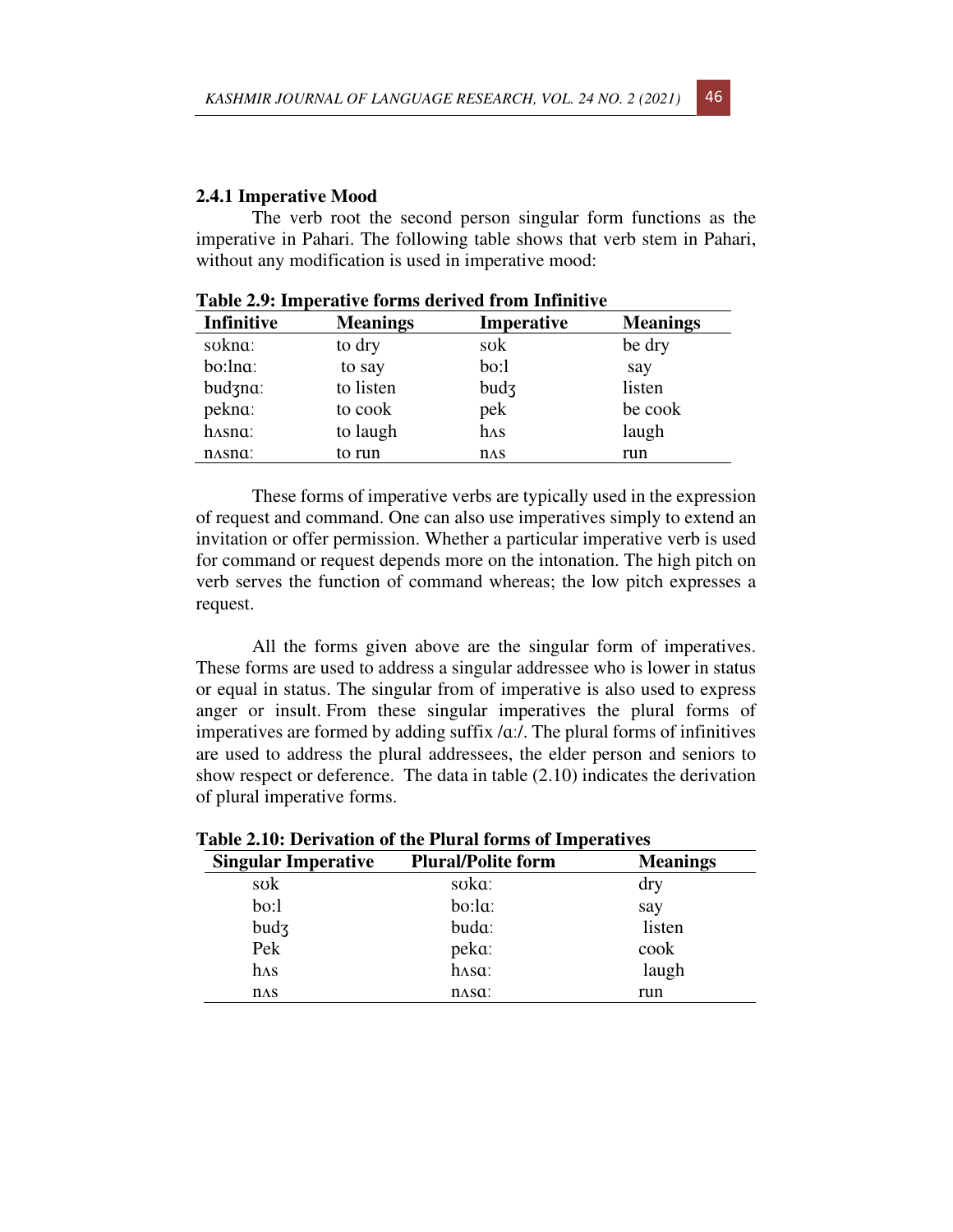The singular imperatives that end in vowels  $/i$ :/ and  $/e<sup>h</sup>$ , take suffix /jɑː/ to form their plural counterpart.

| Table 2.11. I fural linperatives derived through suffix / ju./ |                            |                 |  |
|----------------------------------------------------------------|----------------------------|-----------------|--|
| <b>Basic Imperatives</b>                                       | <b>Plural/polite forms</b> | <b>Meanings</b> |  |
| pi:                                                            | pija:                      | drink           |  |
| seh                                                            | seja:                      | sleep           |  |
| teh                                                            | teja:                      | fall            |  |
| ji:                                                            | jija:                      | live            |  |
| de <sup>h</sup>                                                | $deja$ :                   | give            |  |
| reh                                                            | reja:                      | live            |  |

 **Table 2.11: Plural Imperatives derived through suffix /jɑː/** 

The plural imperatives that terminate with vowel /o:/ are formed by adding suffix /vɑː/ to the singular form of imperative.

| Table 2.12. I fural imperatives derived through suffix / vd./ |                            |              |  |
|---------------------------------------------------------------|----------------------------|--------------|--|
| <b>Singular Imperatives</b>                                   | <b>Plural/polite forms</b> | <b>Gloss</b> |  |
| ro:                                                           | ro:va:                     | eat          |  |
| to:                                                           | to:ova:                    | wash         |  |
| DO:                                                           | po:va:                     | take bath    |  |

 **Table 2.12: Plural Imperatives derived through suffix /vɑː/** 

The singular imperatives ending in vowel /*a*:/ like *kʰɑ:* 'eat' *ʈʃɑː* 'lift' and *nɑː* 'take bath' have the same form for both singular and plural imperatives. In order to address the plural addressees and to express the politeness the last vowel of the imperative form is doubled or lengthened. Sometimes the second person plural pronoun /*t̪ʊs/ 'you'* is used with the singular form of imperative to express politeness. The plural imperatives that terminate with vowel /o:/ are formed by adding suffix /vaː/ to the singular form of imperative.

# **2.4.2 Subjunctive Mood**

Subjunctive morphology is often associated with irrealis mood (Bybee, Perkins, and Pagliuca 1994; Chafe 1995; Givón 1994). The subjunctive in Pahari is formed by adding personal endings to the verb root. Consider the data in the following table: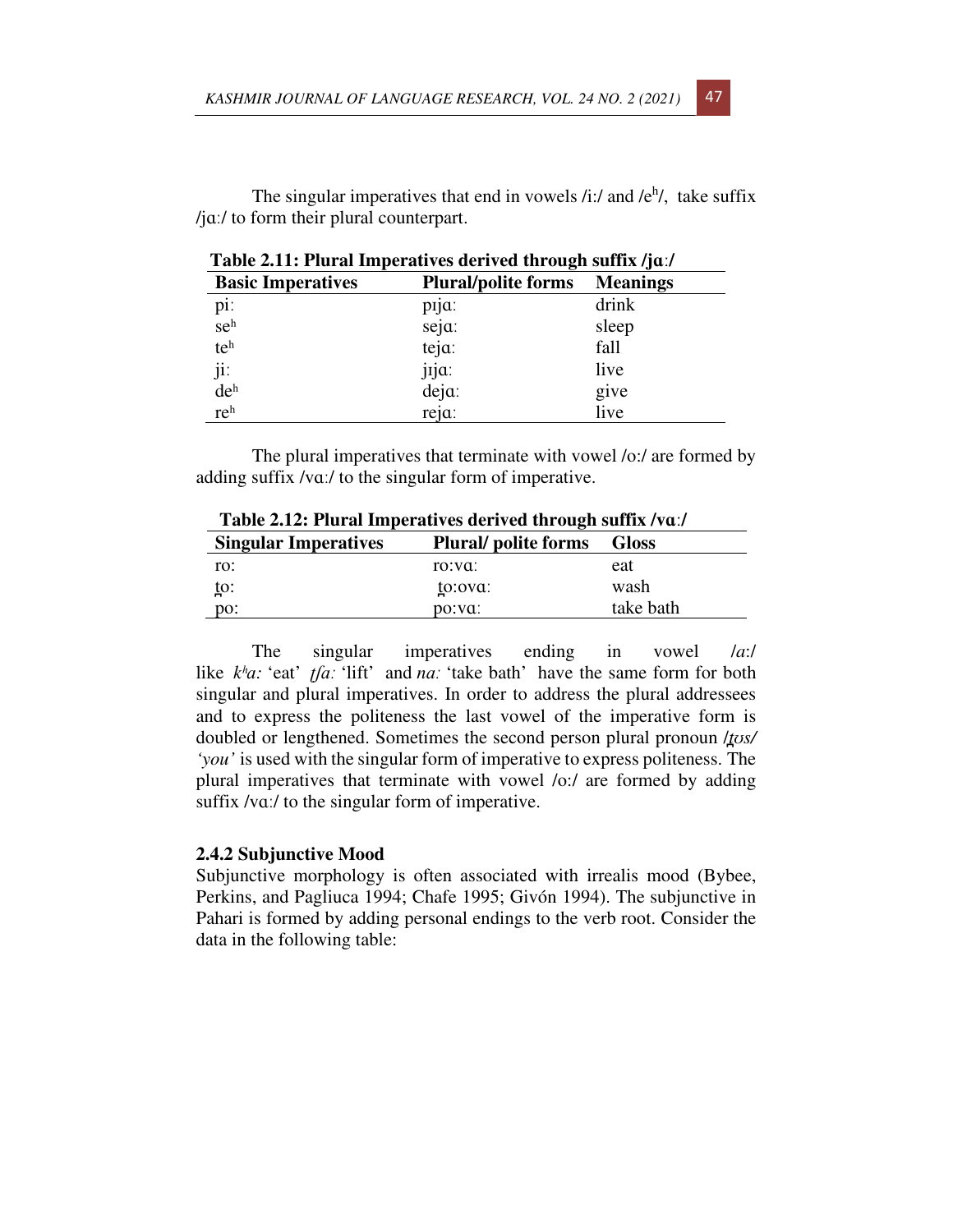| Table 2.15: Subjunctive mood endings |                 |                                 |  |  |
|--------------------------------------|-----------------|---------------------------------|--|--|
| <b>Persons</b>                       |                 | <b>Subjunctive mood endings</b> |  |  |
|                                      | <b>Singular</b> | <b>Plural</b>                   |  |  |
| First                                | ã:              | a:n                             |  |  |
| Second                               | ẽ               | $\alpha$ :                      |  |  |
| Third                                | е               | en                              |  |  |

|  | Table 2.13: Subjunctive mood endings |  |
|--|--------------------------------------|--|
|--|--------------------------------------|--|

The subjunctive forms of verb *go:t*<sup>*h*</sup> 'go' are given in the table below for illustration.

| Table 2.1-1. Dubjunctive forms of verbasely a $\epsilon_0$ |                                  |                                                                         |                                    |              |
|------------------------------------------------------------|----------------------------------|-------------------------------------------------------------------------|------------------------------------|--------------|
| <b>Person</b>                                              | <b>Singular</b>                  | <b>Gloss</b>                                                            | <b>Plural</b>                      | <b>Gloss</b> |
| First                                                      | me go: $f^h\tilde{a}$ : may I go |                                                                         | as go: $\int^{\text{h}} a \cdot n$ | may we go    |
| Second                                                     | tu go: $\int h \tilde{e}$        | may you go tus go: $\int_{a}^{b}$ may you go tus go: $\int_{a}^{b}$ may |                                    | may you go   |
| <b>Third</b>                                               | o go: $\int^{\text{h}} e$        | may he go                                                               | o go: $t$ [ <sup>h</sup> $\land$ n | may they go  |

 **Table 2.14: Subjunctive forms of verb /***go:ʈʃʰ* **/ 'go'** 

In Pahari the use of subjunctive mood is required by certain words and phrases, particularly those that express contingency or doubt, and also by some kinds of dependent clauses. Subjunctive verbs are often translated with should, may or might. Some words or phrases that frequently take the subjunctive mood are listed in the following table:

 **Table 2.15: Phrases requiring the subjunctive** 

| <b>Phrases/words</b> | <b>Gloss</b>                  |
|----------------------|-------------------------------|
| hoi sekna:           | maybe                         |
| dze                  |                               |
| <u>t</u> ãk          | so that                       |
| Verb+/ke/            | introduces subordinate clause |

The subjunctives are used in main clauses to perform the following functions:

i) Subjunctives are commonly used to seek permission:

18. mẽ e kʌm krãː I.NOM. this work.M.SG. do.M.SG.SUB. 'May I do this work?'

ii) Subjunctives are also used to make an informal request or indirect command.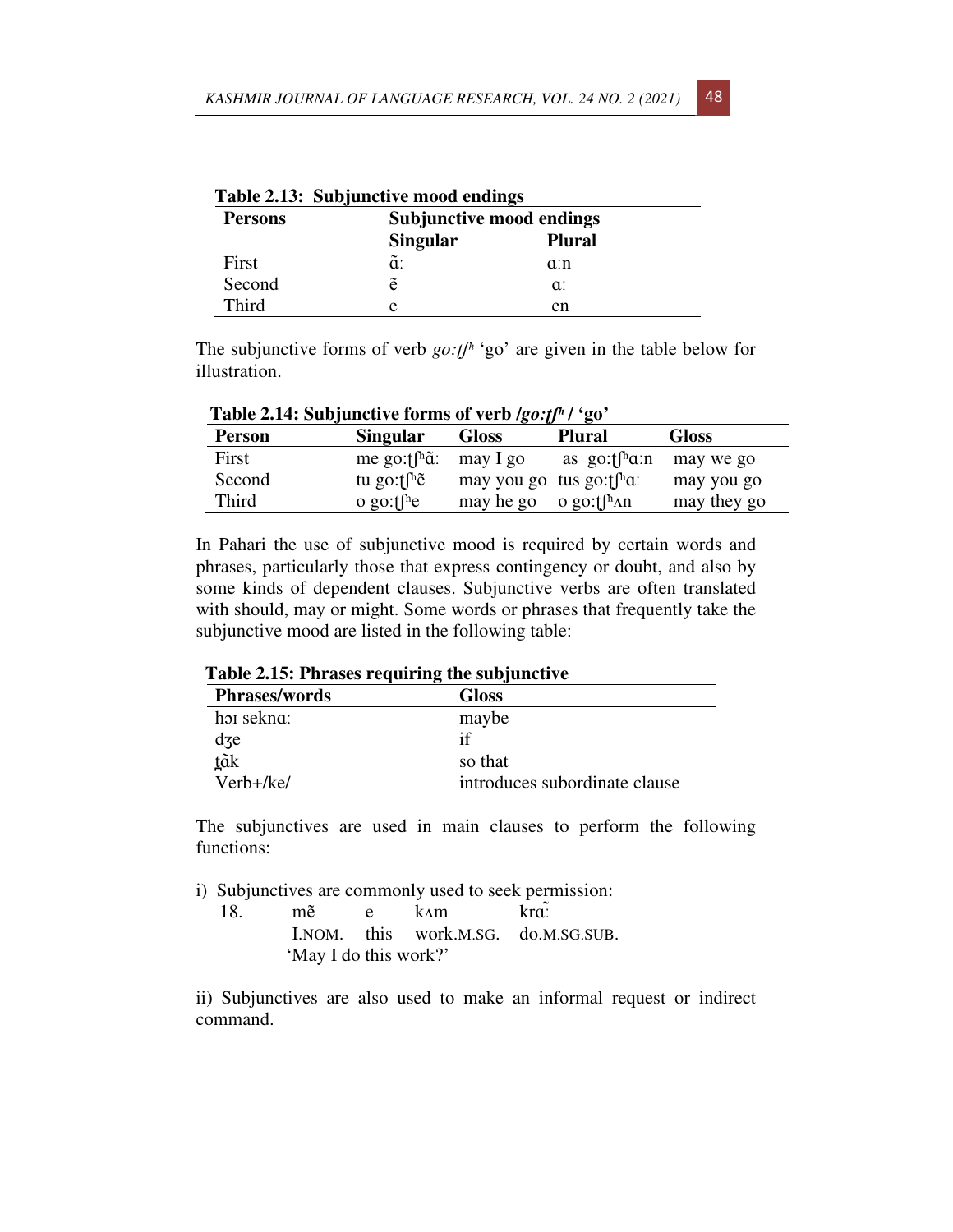19. a. ma: $\pi$ i: bodza: te tos ro:tti: khai got $\int_a^b$ a: my.SG.F listen.SUBJ and you.PL. bread eat go.SUBJ.2.M.PL. 'If you listen me, you may go after having meal.'

iii) When the subjunctive is used with phrase *hoi sakna* 'maybe' it expresses a possibility.

20. horisekna: asad k.d uder  $\Lambda f^{h}e$ may be asad.M.SG. tomorrow there come.M.SG.SUB. 'Asad may come there tomorrow.'

Iv) When a subjunctive verb comes with *ʈʃɑɪnɑː k* 'should' expresses an obligation.

21. tʊ̯ ʈʃɑɪnɑː k seɪ kʌriː pʌɽẽ You should right do read.2.M.SG. 'You must study properly.'

In Pahari subjunctive is not used in all subordinate clauses. It is used in the subordinate clause when a subordinate clause expresses a contingent situation introduced by a subordinating conjunction. Some examples of different kinds of subordinate clauses in which subjunctive verbs are typically used are cited below:

22.  $\mu$ i i $\theta$ i: rehna: m $\Delta$ nda: l $\Delta$ gja:  $\mu$  tu: m $\tilde{e}$  ki: d $\Delta$ sẽ You Here live bad attach then you I.DAT tell.2.SG. 'If you do not like to live here, then you must tell me.'

Another function of subjunctive is to make a wish or express a preference. In order to express preferences or wish, the subjunctive mood is always used with verb *t*[a*:na:* 'want' in the main clause.

24. o: ʈʃɑːne k ʊneniː kʊɽiː pʌɽe they want.M.PL. that their daughter.F.SG. read.3.SG. 'They want their daughter to study.'

The examples above show that, to express an unreal action or events the subjunctive verbs in Pahari require support from other words and phrases. In the example, the verb *pare* 'read' in the subordinate clause is in the subjunctive mood that requires word *ʈʃɑːna:* 'want' in the main clause. The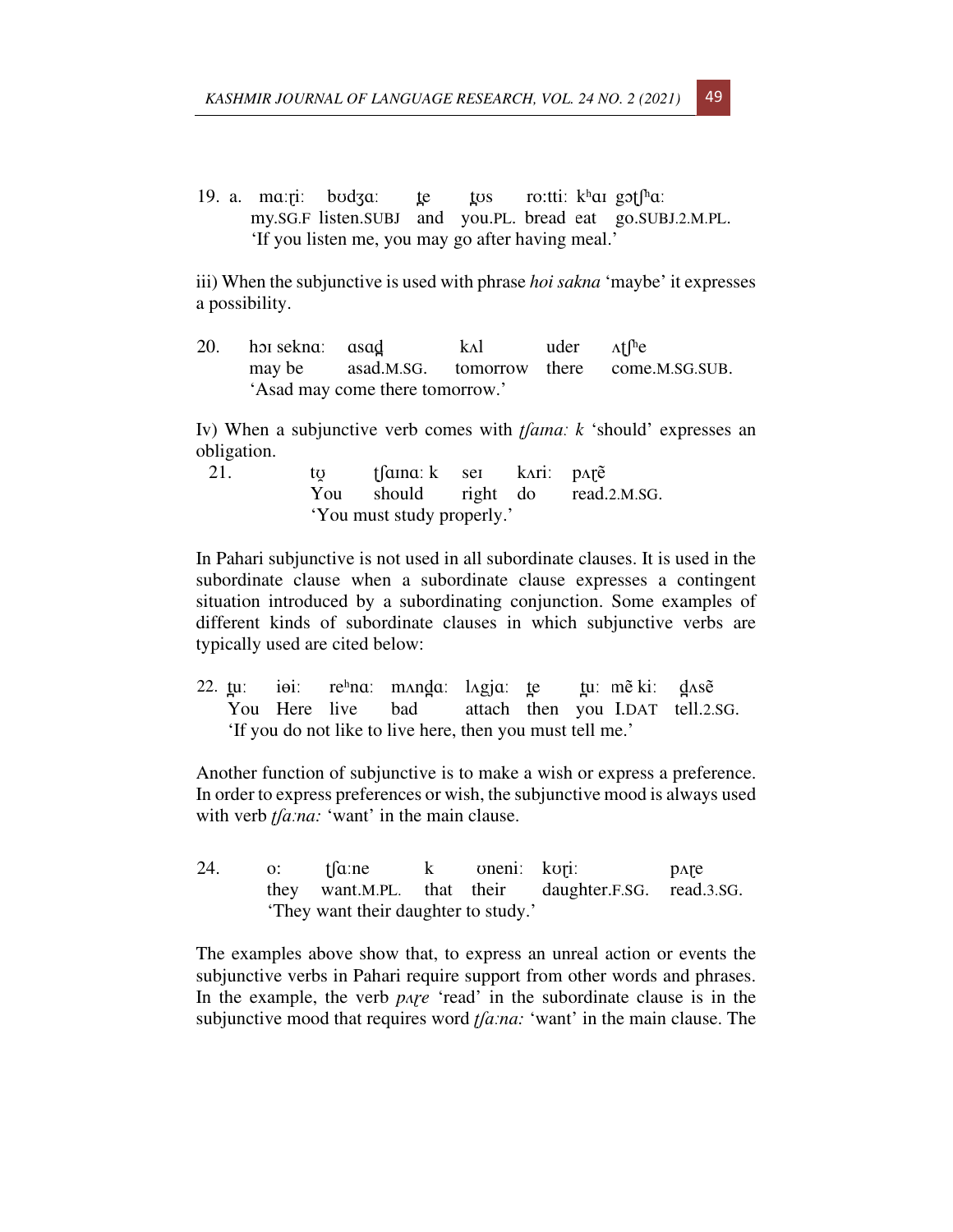action in the subordinate clause containing subjunctive verb is 'unreal' since it is a wish, not a real event.

The examples above show that, to express an unreal action or events the subjunctive verbs in Pahari require support from other words and phrases. In the example, the verb *pare* 'read' in the subordinate clause is in the subjunctive mood that requires word *ʈʃɑːna:* 'want' in the main clause. The action in the subordinate clause containing subjunctive verb is 'unreal' since it is a wish, not a real event.

#### **2.4.3 The Presumptive Mood**

The presumptive is a verb mood that refers to the expression of "an uncertain event, suspected only by the speaker (Rosetti 1943). Pahari presumptive mood comes in two varieties; progressive subjunctive and perfective subjunctive.

### **2.4.3.1 Progressive Presumptive**

The forms of verbs in the progressive presumptive mood are simple. Each form employs the imperfect participle followed by the verb *ho* and the future form of the verb *da '*to be'. The verb form in the presumptive mood is as follows:

(Imperfective Participle + ho+ Future Tense Form of *da* 'be')

The main verb inflects according to the person, number and gender of the subject while the future form of *da* inflects according to number and person of the subject. For clarification see the table below:

| <b>Masculine</b>     | Feminine                                     |  |  |
|----------------------|----------------------------------------------|--|--|
| $\dots$ na: ho: sã:  | $\dots$ ni: ho: s $\tilde{a}$                |  |  |
| $$ ne ho: s $a$ : n  | niã ho: saːn                                 |  |  |
| $\dots$ na: ho: sẽ   | $\dots$ ni ho: sẽ                            |  |  |
| $\ldots$ ne ho: sa:  | niã ho: sa:                                  |  |  |
| $\ldots$ na: ho: si: | $\dots$ ni ho: si:                           |  |  |
|                      | ne ho: $\sec n$ ni $\alpha$ : n ho: $\sec n$ |  |  |
|                      |                                              |  |  |

 **Table 2.16: Verb inflection in Progressive Presumptive mood** 

Table 2.17 shows the conjugation of the progressive presumptive form of the verb *kʌpnɑː* 'to cut'.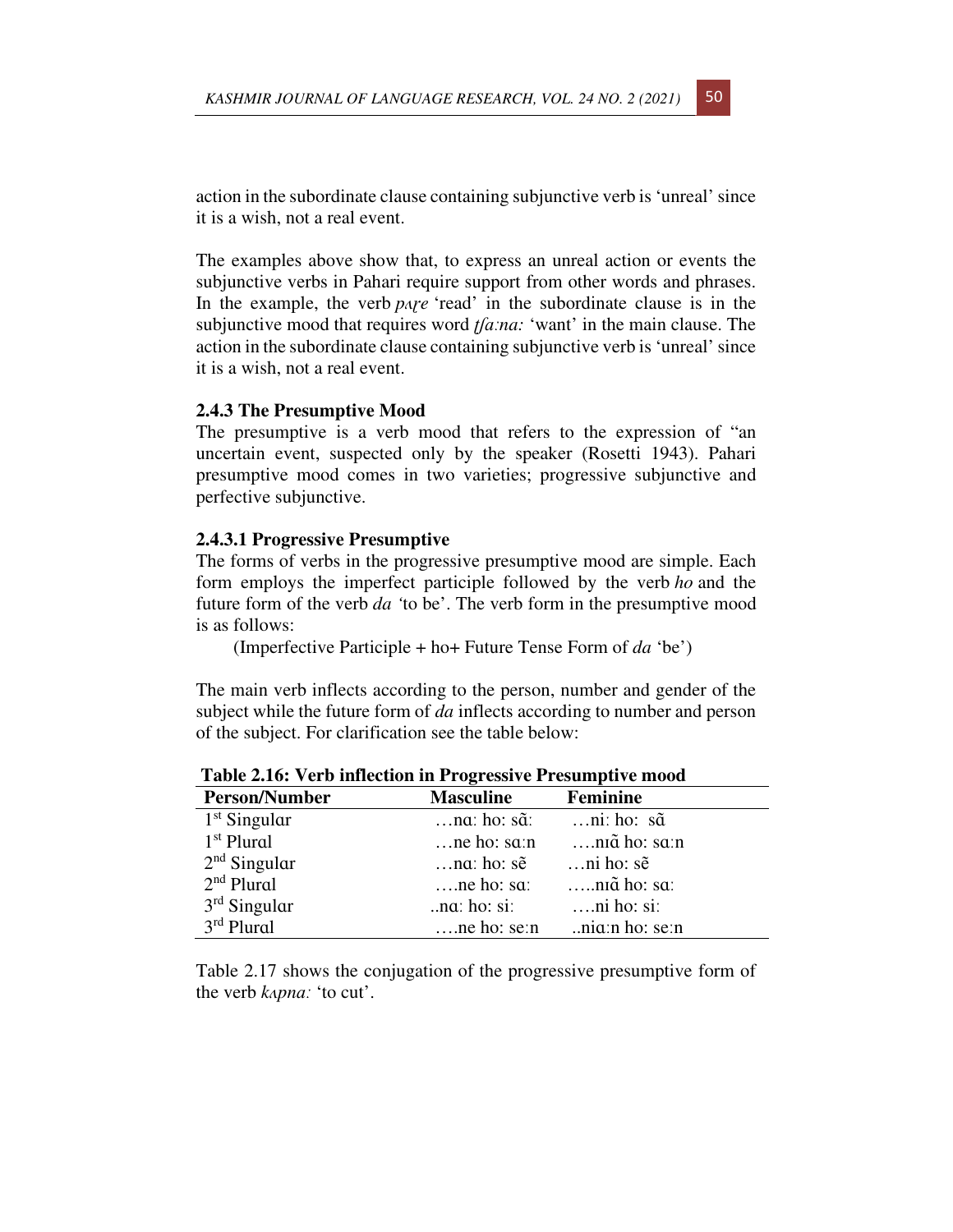| <b>Person/Number</b>                                       | <b>Masculine</b>                                           | <b>Feminine</b>                                               | <b>Translation</b>                                                         |
|------------------------------------------------------------|------------------------------------------------------------|---------------------------------------------------------------|----------------------------------------------------------------------------|
| $1st$ Singular                                             | mẽ kapna: ho: sã                                           | mẽ kapni:ho: sã                                               | I will be cutting.                                                         |
| 1 <sup>st</sup> Plural                                     | As kapne ho: sa:n                                          | AS kapniã ho: sa:n                                            | we will be cutting.                                                        |
| $2nd$ Singular<br>2 <sup>nd</sup> Plural<br>$3rd$ Singular | tu: kapna: ho: sẽ<br>tos kapne ho: sa:<br>o: kApna: ho: si | tu: kapni ho: sẽ<br>tos kapniã ho:ho: sa:<br>o: kapni: ho: si | you will be cutting.<br>you will be cutting.<br>he/she will be<br>cutting. |
| 3rd Plural                                                 | o: kapne ho: se: n                                         | o: kapniã ho: se: n                                           | they will be cutting.                                                      |

**Table 2.17: Progressive Presumptive Paradigm of:** *kʌpnɑː* **'to cut'** 

## **2.4.3.2 The perfective Presumptive Mood**

The perfective presumptive mood is formed by perfect participle of the verb followed by *ho* and the future form of the verb *da*: 'be'. Both the perfective participle and the future form of the verb *da:* 'be' inflect for gender, number, and person. The verb form in the presumptive mood is as follows: (Perfective Participle + ho+ Future Tense Form of *da* 'be')

| Table 2.18: Verb inflection in perfective presumptive mood |  |  |
|------------------------------------------------------------|--|--|
|------------------------------------------------------------|--|--|

| <b>Person/Number</b>                                   | <b>Masculine</b>                                       | <b>Feminine</b>                                      |  |
|--------------------------------------------------------|--------------------------------------------------------|------------------------------------------------------|--|
| $1st$ Singular                                         | $j\alpha$ : ho: s $\tilde{\alpha}$                     | $\therefore$ i: ho: s $\tilde{a}$                    |  |
| $1st$ Plural                                           | $\mathbf{a}$ .e ho: sa:n                               | iã ho: se:n                                          |  |
| $2nd$ Singular                                         | $j\alpha$ : ho: s $\tilde{e}$ :                        | $\therefore$ i: ho: se:                              |  |
| 2 <sup>nd</sup> Plural<br>$3rd$ Singular<br>3rd Plural | $\alpha$ e ho: sa:<br>$\alpha$ : ho: si:<br>e ho: se:n | iã ho: sa:<br>$\therefore$ i: ho: si:<br>iã ho: se:n |  |

The perfective subjunctive forms of the verb *nʌsnɑ:* 'to run' are listed in the table below:

**Table 2.19: The perfective presumptive forms of the verb /***nʌsnɑ:/*

| <b>Person/Number</b>                     | <b>Masculine</b>                      | <b>Feminine</b>                          | <b>Translation</b>                            |
|------------------------------------------|---------------------------------------|------------------------------------------|-----------------------------------------------|
| $1st$ Singular<br>1 <sup>st</sup> Plural | mẽ nasja: ho: sã<br>AS nAse: ho: sa:n | mẽ nasi: ho: sã<br>AS nAsjã: ho: sa:n    | I might have run.<br>We might have run.       |
| $2nd$ Singular                           | tu: nasja: ho: sẽ                     | tu: nasji: ho: sẽ                        | You might have run.                           |
| 2 <sup>nd</sup> Plural<br>$3rd$ Singular | tos nase: ho: sa:<br>o:nasja: ho: si: | tose nasjã: ho: sa:<br>o: nasji: ho: si: | You might have run.<br>He/she might have run. |
| 3rd Plural                               | o:nase ho: se:n                       | o: nasjã: ho: se:n                       | They might have run.                          |

Like perfective aspects, in perfect presumptive mood, agents of transitive perfective verbs are marked with ergative case. So the verb inflects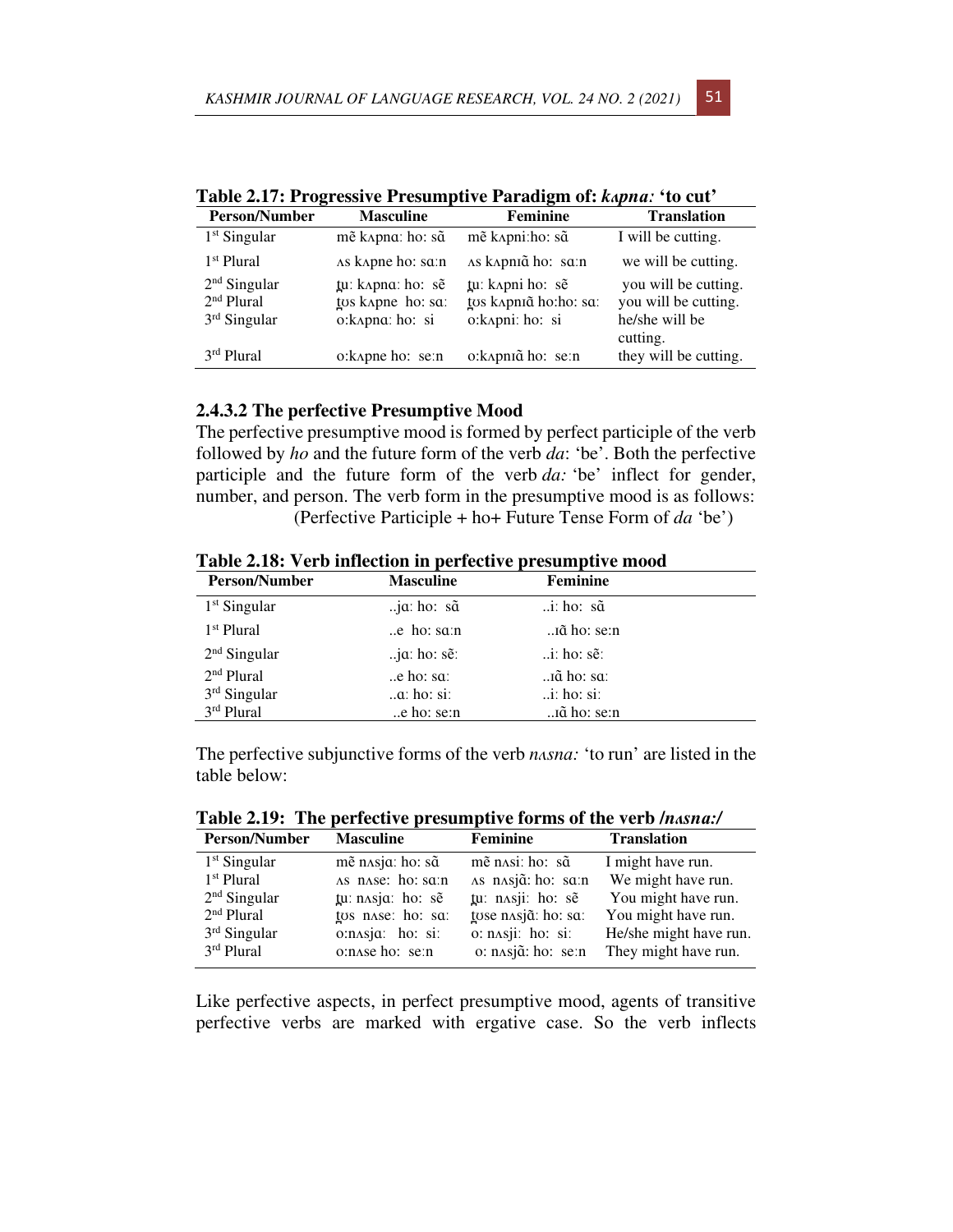according to the object in the construction. Look at the example in table below where the transitive verb *kʊtnaː* inflects according to the object.

**Table 2.20: Perfective Presumptive Paradigm of transitive verb** *kʊtnaː* **'to beat'** 

| Person/                                 | <b>Masculine</b>                                                                             | <b>Feminine</b>                                                          | <b>Translation</b>                                                                                                                              |
|-----------------------------------------|----------------------------------------------------------------------------------------------|--------------------------------------------------------------------------|-------------------------------------------------------------------------------------------------------------------------------------------------|
| <b>Number</b>                           |                                                                                              |                                                                          |                                                                                                                                                 |
| 1S <sub>G</sub>                         | one mě kotja: ho: sã                                                                         | one mě koti: ho: sã                                                      | They might have beaten me                                                                                                                       |
| $1$ PL.<br>$2-SG.$<br>$2$ ·PL.<br>3'SG. | one as kote ho: sq:n<br>one tu: kotyja: ho: sẽ<br>one tos kote ho: sa:<br>one o: kotyja: si: | one As kotjã: ho: sa:n<br>one tu: koti: ho: sẽ<br>one tos kotjã: ho: sa: | They might have beaten us<br>They might have beaten you<br>They might have beaten you<br>one o: koti: ho: si: They might have beaten<br>him/her |
| $3$ PL.                                 | one o: kote ho: se: n                                                                        |                                                                          | one o: kotjã: ho: se:n They might have beaten<br>them                                                                                           |

The presumptive mood in Pahari is used to express hypothesis, uncertainty or presupposition, regardless of the fact denoted by the verb.

| 25. | a.                                 | <i>s</i> le<br>$\Omega$ :      |              | $p_{\text{AT}}$                    | $ho:$ si: |          |
|-----|------------------------------------|--------------------------------|--------------|------------------------------------|-----------|----------|
|     |                                    | she.                           |              | this moment read.SG.F.IMP.         | be        | be.SG.F. |
|     | 'She might be studying right now.' |                                |              |                                    |           |          |
|     | b.                                 | lo:k                           | <b>ud</b> ar | ge                                 | ho:       | se:n     |
|     |                                    |                                |              | people.PL.M. there go.PL.M.PERF be |           | be.PL.M. |
|     |                                    | People might have gone there.' |              |                                    |           |          |

Sentences (25a-b) are the examples of presumptive mood in Pahari. Both the constructions show the presupposition conveyed is one of epistemic uncertainty. Presumptive mood in both the examples indicates that what has been said so far is just the assumption and does not seem warranted.

#### **3. Conclusion**

To conclude, in this paper presents a comprehensive description of finite verb morphology in Pahari. Pahari exhibits both simple and complex tense forms. The simple tense is marked on the main verb that carries tense, aspect and agreement morphology while; the complex tense is indicated by the main verb followed by an auxiliary. In complex tense both the auxiliary and main verb carry tense information. The future tense in Pahari is encoded by a suffix on the main verb. Both the main verb and auxiliary inflect for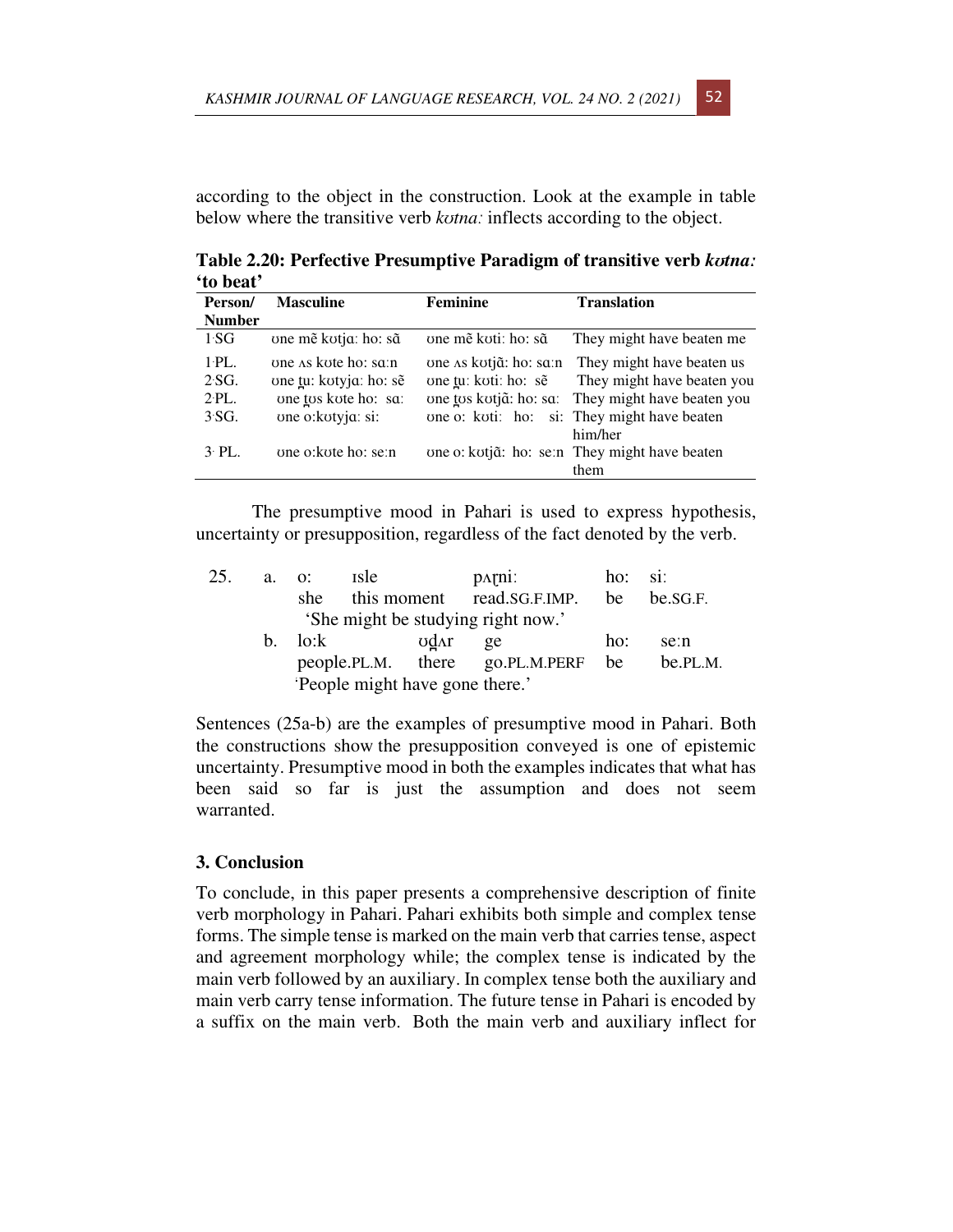person gender and number. Pahari marks habitual and progressive aspects through suffixes on verb while the perfective aspects are determined by light verbs in complex predicates. Pahari verbal morphology expresses imperative, subjunctive and presumptive moods. The study shows that verb stem is used to mark imperative mood without any modification. This form of imperative verb is typically used for request and command. The singular form of imperative is used to address the person lower in status, socially inferior singular individuals and also to express anger or insult. One can also use imperatives simply to extend an invitation or offer permission. The verb in the imperative mood occurs in agreement with the person of the subject, and it is not inflected for tense, aspect. The presumptive mood in Pahari is used for future and the subjunctive mood is used to express desires, suggestions, etc. The use of subjunctive mood is conditioned to certain words and phrases, particularly those words and phrases expressing contingency or doubt, and also by some kinds of dependent clauses. Pahari speakers use presumptive mood to express hypothetical situation and uncertainty.

## **References**

- Bahl, K.C.{1967}. *A Reference Grammar of Hindi:A Study of Some Selected Topics in Hindi Grammar*:
	- University of Chicago..https://books.google.com.pk/books. Retrieved on

22.4.2017

- Bybee et al. (1989). The Creation of Tense and Aspect Systems in the Language of the World. *Studies in Language.* p*.*13.
- Bybee et al. (1994). *The Evolution of Grammar: Tense, aspect and modality in the languages of the world.* Chicago: The University of Chicago Press.
- Chafe, Wallace. (1995). The Realis-Irrealis Distinction in Caddo, the Northern Iroquoian Languages, and English. *In Modality in Grammar and Discourse*, edited by J. Bybee and S. Fleischman. Philadelphia, PA: John Benjamins Publishing Company.
- Comrie, B. (1976). *Aspect: An Introduction to the Study of Verbal Aspect and Related Problems.* Cambridge: Cambridge University Press
- Comrie, B. (1985). Causative verb formation and other verb-deriving morphology. In Shopen, Timothy (ed.), *Language typology and syntactic description.*Vol.3 (pp.309-348). Cambridge: Cambridge University Press
- Dahl, Östen. (1985). *Tense and aspect systems*. Oxford: Blackwell.